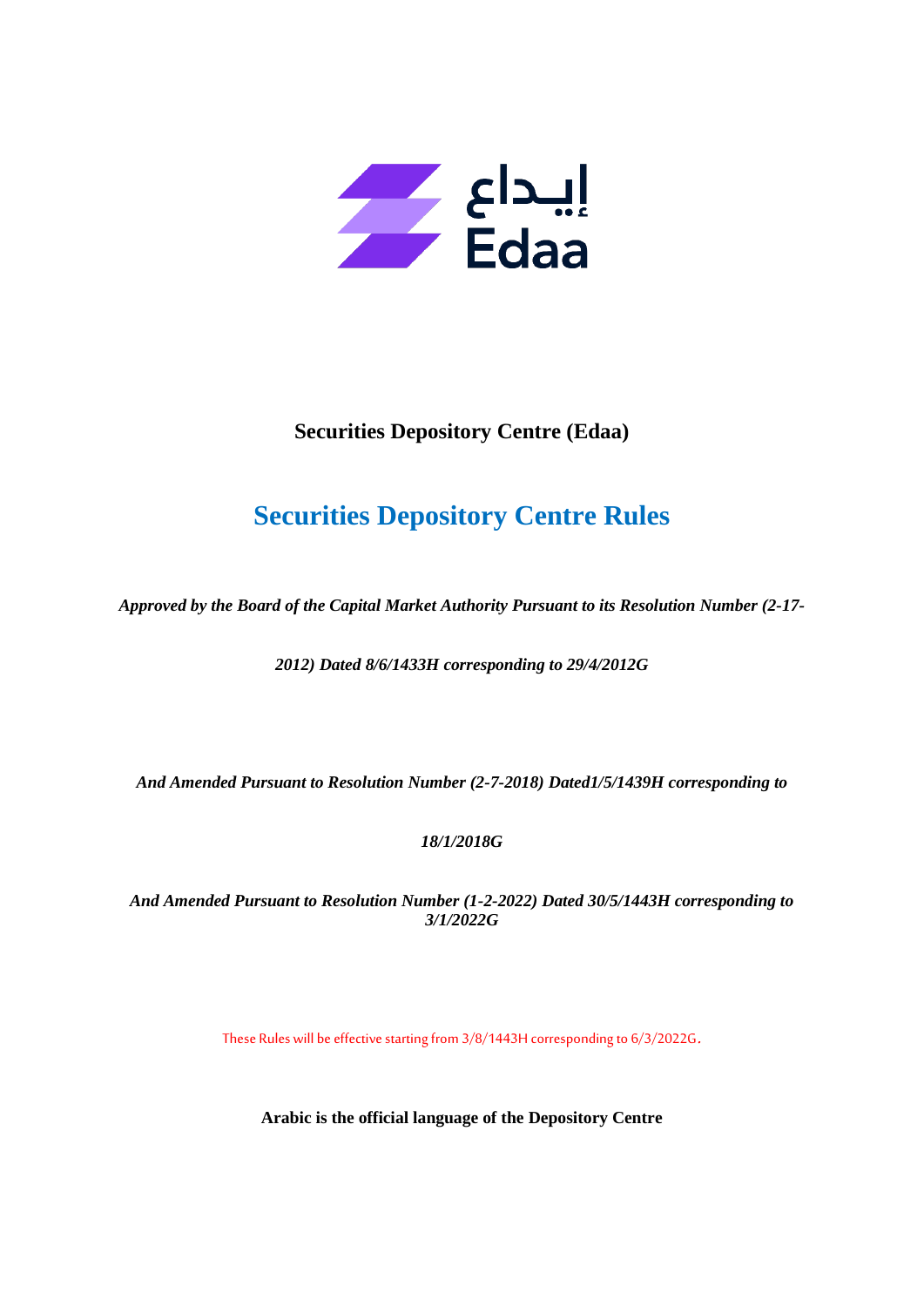# **Table of Contents**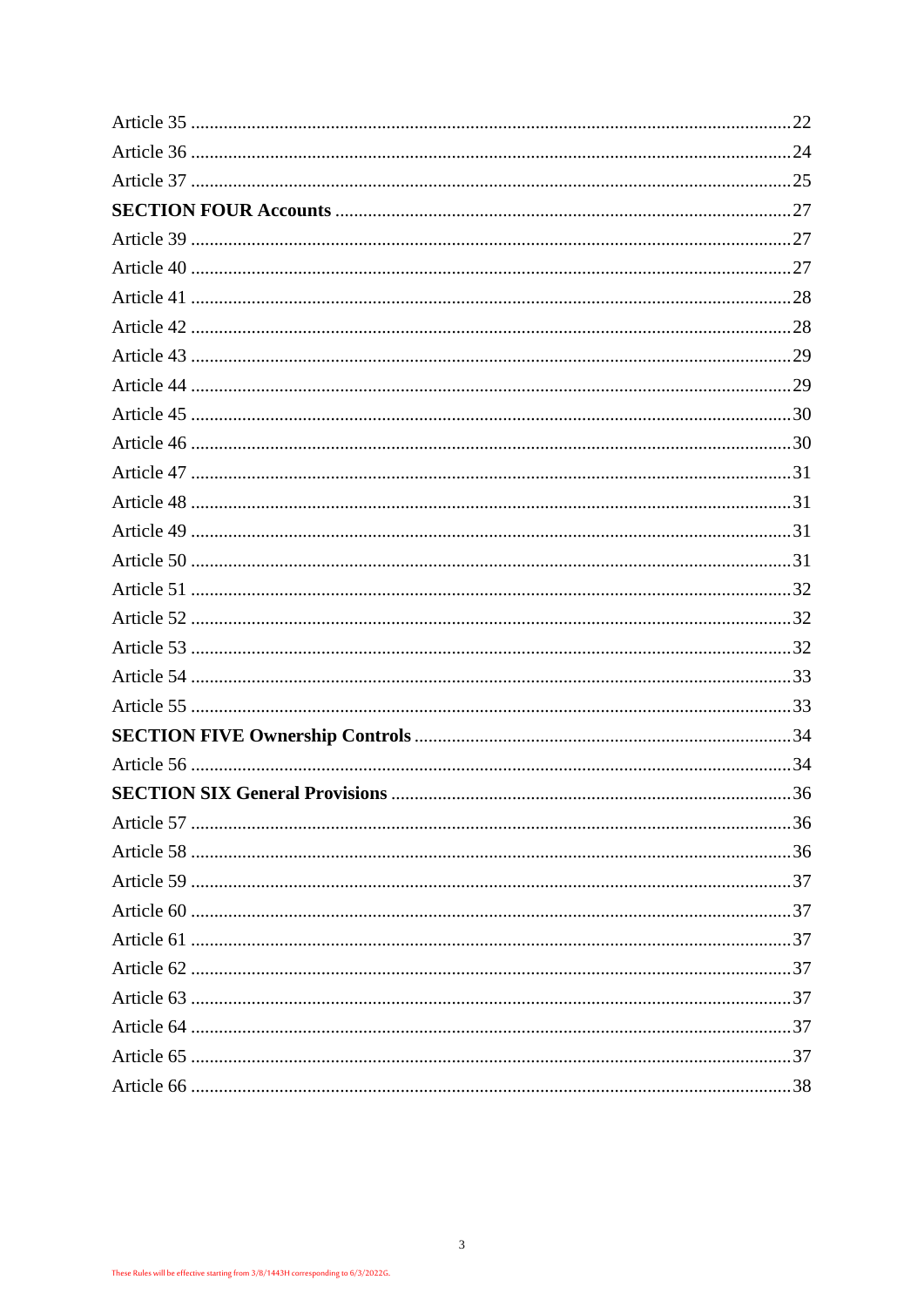# **SECTION ONE Preliminary Provisions**

# <span id="page-3-1"></span><span id="page-3-0"></span>**Article 1**

- 1. These Rules aim to regulate the Depository Centre's activities including specifying the conditions and requirements for the Depository Centre membership as well as the procedures of (i) depositing Securities; (ii) settlement of transactions; (iii) registration of Securities ownership restrictions; and (iv) opening Depository Centre Accounts.
- 2. All persons dealing with the Depository Centre shall be subject to these Rules including Issuers, Investors, Depository Centre Members and the Depository Bank (as applicable).
- 3. Unless the contrary intention appears, terms and expressions in these Rules shall have the meaning given to them in the Glossary of Defined Terms Used in the Exchange Rules.

# **Article 2**

- <span id="page-3-2"></span>1. The Depository Centre shall provide the services required to (i) deposit Securities; (ii) register and transfer Securities ownership and the rights attached thereto; (iii) settle executed transactions on the Securities and their values. The Depository Centre may take any action or implement any procedure to provide these services.
- 2. In addition to the services stipulated in the Capital Market Law, the Depository Centre may provide any other service to Issuers, Depository Centre Members, Investors, and the Depository Bank (as applicable**(** after obtaining the Authority's approval.
- 3. The Depository Centre may provide any of its services, in accordance with guidelines proposed by the Depository Center and approved by the Authority.
- 4. The Depository Centre may enter into agreements that it deems appropriate with the beneficiaries of its services.
- 5. The Depository Centre may apply fees for any of its services, and determine the persons whom are required to pay such fees.

#### <span id="page-3-3"></span>**Article 3**

The Depository Centre may, after obtaining the Authority's approval, waive any requirement in these Rules either based on a request from the relevant person or on its own initiative.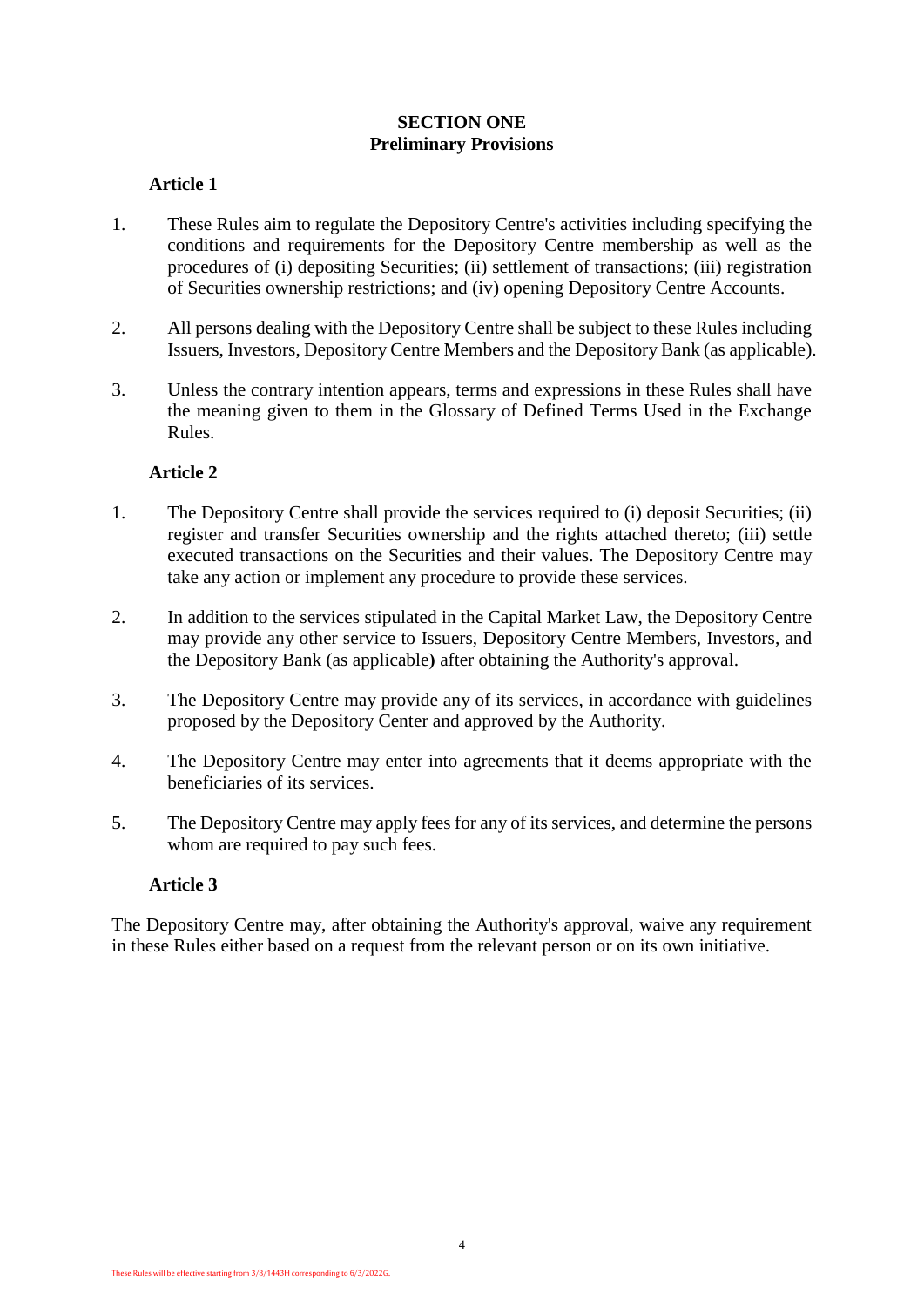# **SECTION TWO Depository Centre Membership**

# **Chapter I**: **Obtaining the Membership**

# <span id="page-4-0"></span>**Article 4**

- <span id="page-4-1"></span>1. The Depository Centre Membership is comprised of the following categories:
	- (a) **Custody category:** this category shall be granted to:
		- **i.** a Capital Market Institution authorised by the Authority to conduct custody activities;
		- ii. an 'exempt' person by the Authority; or
		- iii. a Local Bank which is regulated by SAMA which has received a non-objection letter from both the Authority and SAMA to act as a Custody Member;
	- (b) **Settlement category:** this category shall be granted to a legal person which provides the necessary services to perform the Cash Settlement of Transactions; and
	- (c) **Securities Central Counterparties (CCP) category:** this category shall be granted to a CCP which is authorised by the Authority.
- 2. A person who wishes to obtain Depository Centre membership must submit an application to the Depository Centre using the form prescribed for this purpose.

# **Article 5**

<span id="page-4-2"></span>The Applicant for Depository Center membership must satisfy the following conditions:

- 1. Meet the technical, technological and security requirements, that the Depository Centre determines, which are required to connect to the Depository and Settlement System.
- 2. Have qualified employees, who meet the criteria determined by the Depository Centre, to access the Depository and Settlement System.
- 3. Where the Applicant is applying for Settlement category Membership, it must be a participating member of the Payment System - SAMA.
- <span id="page-4-3"></span>4. Any other conditions proposed by the Depository Centre and approved by the Authority.

- <span id="page-4-4"></span>1. In the course of reviewing the membership application, the Depository Centre may take any of the following actions:
	- (a) request the attendance of the Applicant's representative to address or clarify any queries that the Depository Centre may have in relation to the membership application;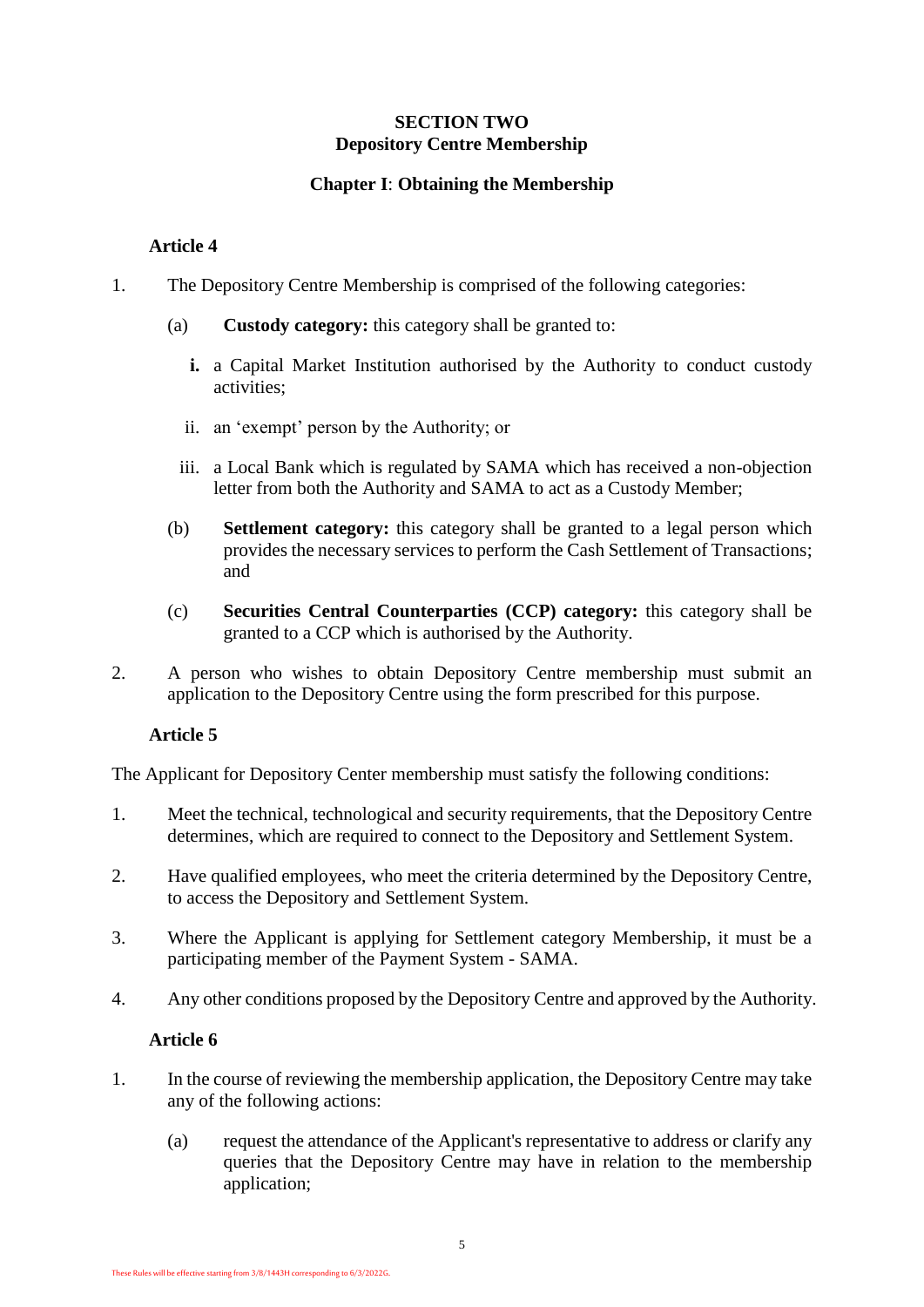- (b) verify that the Applicant has satisfied the technical, technological and security requirements that are required to connect it to the Depository and Settlement System. The Depository Centre may take any action that it deems fit for this purpose;
- (c) verify the information and documents submitted by the Applicant;
- (d) request any information from any party related to the Applicant; and
- (e) request any additional information from the Applicant.
- 2. The Depository Centre may apply fees for reviewing the membership application.
- 3. The Depository Centre may reject the membership application if the Applicant (i) has not cooperated to enable the Depository Centre to take any of the actions referred to in Paragraph [1](#page-4-4) of this Article; or (ii) has not paid the applicable fees to the Depository Centre for reviewing the membership application.
- 4. The Depository Centre shall issue its decision on the membership application within a period not exceeding (30) days from submitting a completed application and satisfying all of its requirements. The Depository Centre's decision in relation to the membership application may be to approve, conditionally approve or reject the membership application. The Depository Centre shall notify the Applicant in writing of the decision and, where the decision is to reject the application, the reasons thereof.
- 5. Upon the issuance of the Depository Centre's approval on the membership application, the Applicant must sign a membership agreement with the Depository Centre and pay the applicable membership fees.
- 6. Prior to obtaining the Depository Centre membership and completing the connectivity to the Depository and Settlement System, the Applicant, or any other person, shall refrain from holding themselves as a Depository Centre Member or take any actions that imply that this is the case.

<span id="page-5-0"></span>The Depository Centre Member shall be connected to the Depository and Settlement System once it has signed the membership agreement with the Depository Centre and paid the applicable fees in accordance with Paragraph 5 of [Article 6](#page-4-3) of these Rules.

# **Article 8**

<span id="page-5-1"></span>The Depository Centre Member must comply with the following:

- 1. continue to satisfy the technical, technological and security requirements that are required to connect it to the Depository and Settlement System.
- 2. immediately notify the Depository Centre in writing upon its knowledge of the occurrence of any technological error in its systems or any security issues that may affect its connectivity to the Depository and Settlement System or the actions executed through it. Such notice must identify the steps taken to resolve the situation and the time necessary to do so.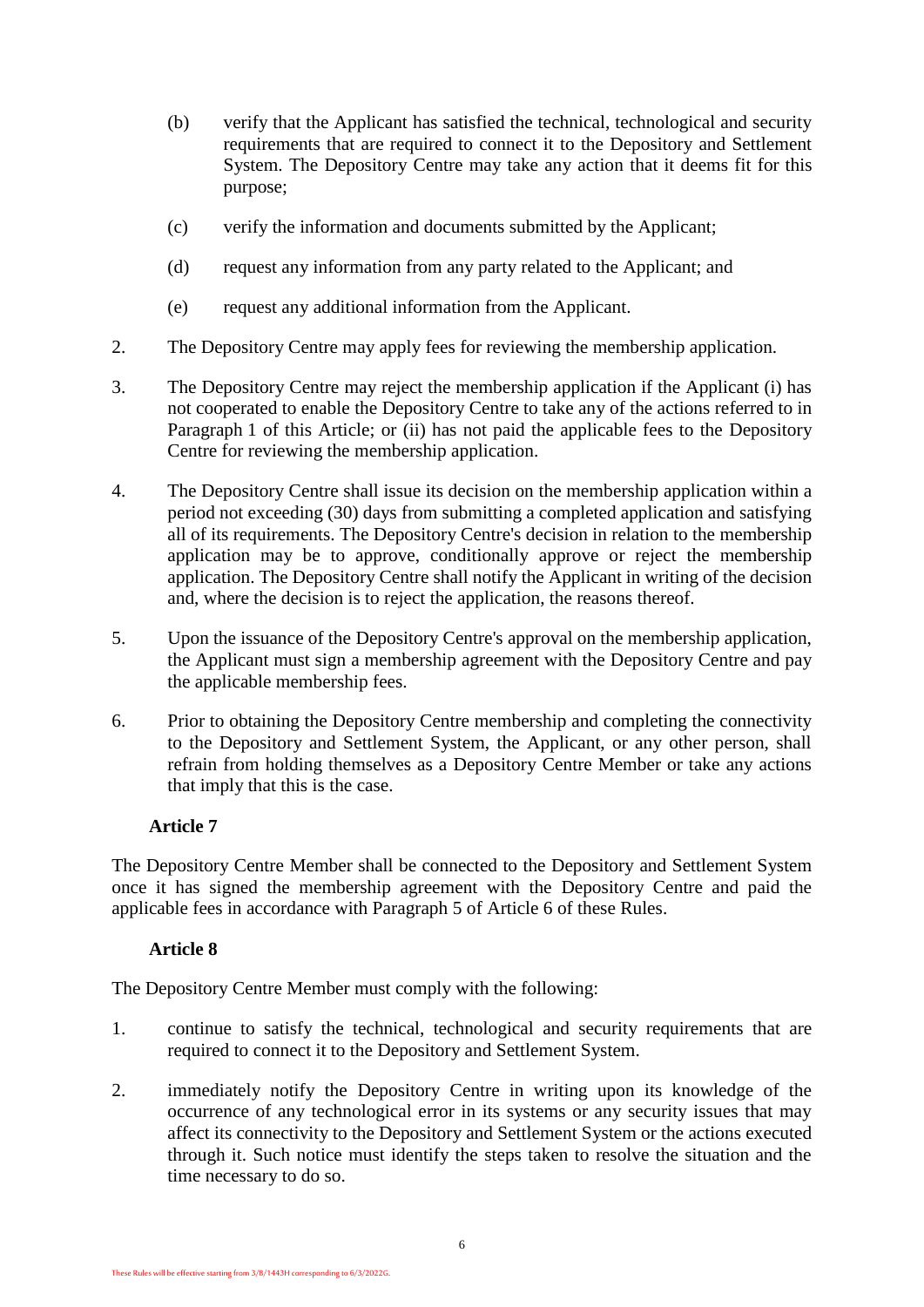3. develop, implement and maintain business continuity plans as specified by the Depository Centre.

# **Article 9**

- <span id="page-6-2"></span><span id="page-6-0"></span>1. The Depository Centre Member must submit an application to the Depository Centre, in the form prescribed by the Depository Centre, to obtain a username for each of its employees who use the Depository and Settlement System.
- 2. The employees referred to in Paragraph [1](#page-6-2) of this Article must be qualified to use the Depository and Settlement System. The Depository Centre may, at its own discretion, require such employee to complete any training or obtain any certificate.
- <span id="page-6-3"></span>3. With respect to each employee who has obtained a username, the Depository Centre Member must notify the Depository Centre in writing no later than (5) days prior to (i) terminating their service; or (ii) changing their role, specifying the date of termination or change. The Depository Centre shall take all necessary actions to stop the username granted to such employee upon the termination of the service or changing the role.
- 4. If the Depository Centre Member has no advance knowledge of the termination of the employee's service or the change to the employee's role, in accordance with Paragraph [3](#page-6-3) of this Article, it must notify the Depository Centre immediately upon the occurrence of the termination or the change in role. The Depository Centre shall take all necessary actions to stop the username granted to such employee.
- 5. The Depository Centre Member shall be responsible for all actions and procedures entered into the Depository and Settlement System through such Depository Centre Member.

# **CHAPTER II: Custody Members**

# **Article 10**

<span id="page-6-1"></span>With respect to deposited Securities, the Custody Member shall provide custody services which include the following:

- 1. identifying its clients in the Depository and Settlement System as set out in Article 41 of these Rules;
- 2. opening Depository Centre Accounts for its clients;
- 3. safeguarding deposited Securities in the Custody Member Accounts;
- 4. transferring deposited Securities and executing any other actions performed on it in accordance with these Rules;
- 5. providing any necessary information to the relevant Exchange Member for verification purposes as set out in Article 27 of the Trading and Membership Rules;
- 6. holding, releasing or request to cancel the settlement instructions in accordance with Article 14 of these Rules;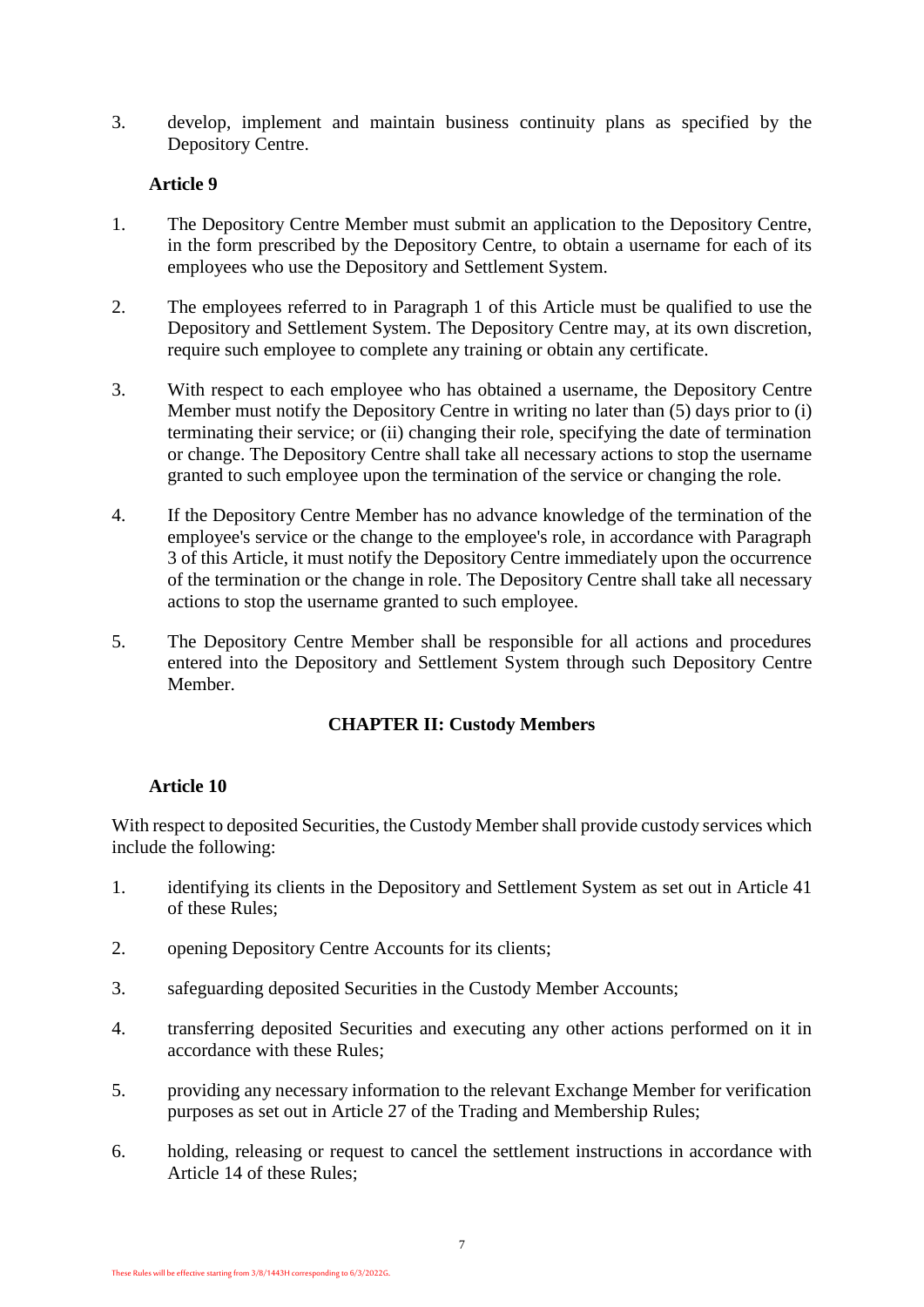- 7. carrying out appropriate actions to resolve failed settlements where the Custody Member is responsible for settlement of the transaction; and
- 8. taking any appropriate actions to facilitate the settlement of corporate actions in respect of deposited Securities as specified by the Depository Centre.

- <span id="page-7-0"></span>1. The Custody Member must safeguard deposited Securities owned by its client in a Depository Centre Account opened by such member in the name of that client, except for any case that is regulated under regulations, rules or procedures issued by the Authority or the Exchange.
- 2. The Custody Member must at all times ensure the segregation of deposited Securities owned by any of its clients from its own Securities and Securities owned by other clients, except for any case that is regulated under regulations, rules or procedures issued by the Authority or the Exchange including, but not limited, Securities deposited in the settlement pool account.
- 3. The Custody Member must ensure the correctness and the validity of transactions and actions executed in the Custody Member Accounts.
- 4. Without prejudice to Article 14 of these Rules, and in respect of all transactions executed which the Custody member is responsible for its settlement, the Custody Member must take all necessary actions to perform the settlement of those transactions in accordance with the mechanism and settlement cycles referred to in Chapter II of Section Three of these Rules, and must also take all necessary actions with respect to failed transactions in accordance with the settlement failure provisions referred to in Chapter III of Section Three of these Rules.

# **Article 12**

<span id="page-7-1"></span>The Custody Member must at all times be connected to a Settlement Member or more, in accordance with these Rules. The Custody Member must not terminate its connectivity to the Settlement Member prior to completing the pending settlement instructions, and taking the necessary actions to be connected to an alternative Settlement Member. In all cases, the Custody Member must obtain the Depository Centre's prior approval before changing the Settlement Member to whom it is connected to.

- <span id="page-7-2"></span>1. The execution of transactions for the Custody Member Accounts shall be through an Exchange Member in accordance with the provisions of the relevant Exchange Rules.
- 2. A Custody Member may facilitate the settlement of:
	- (a) transactions in deposited Securities which it executes on behalf of its client, as an Exchange Member, in accordance with the Exchange Rules; and/or
	- (b) transactions in deposited Securities which are executed on behalf of its client by another Exchange Member, in accordance with the Exchange Rules.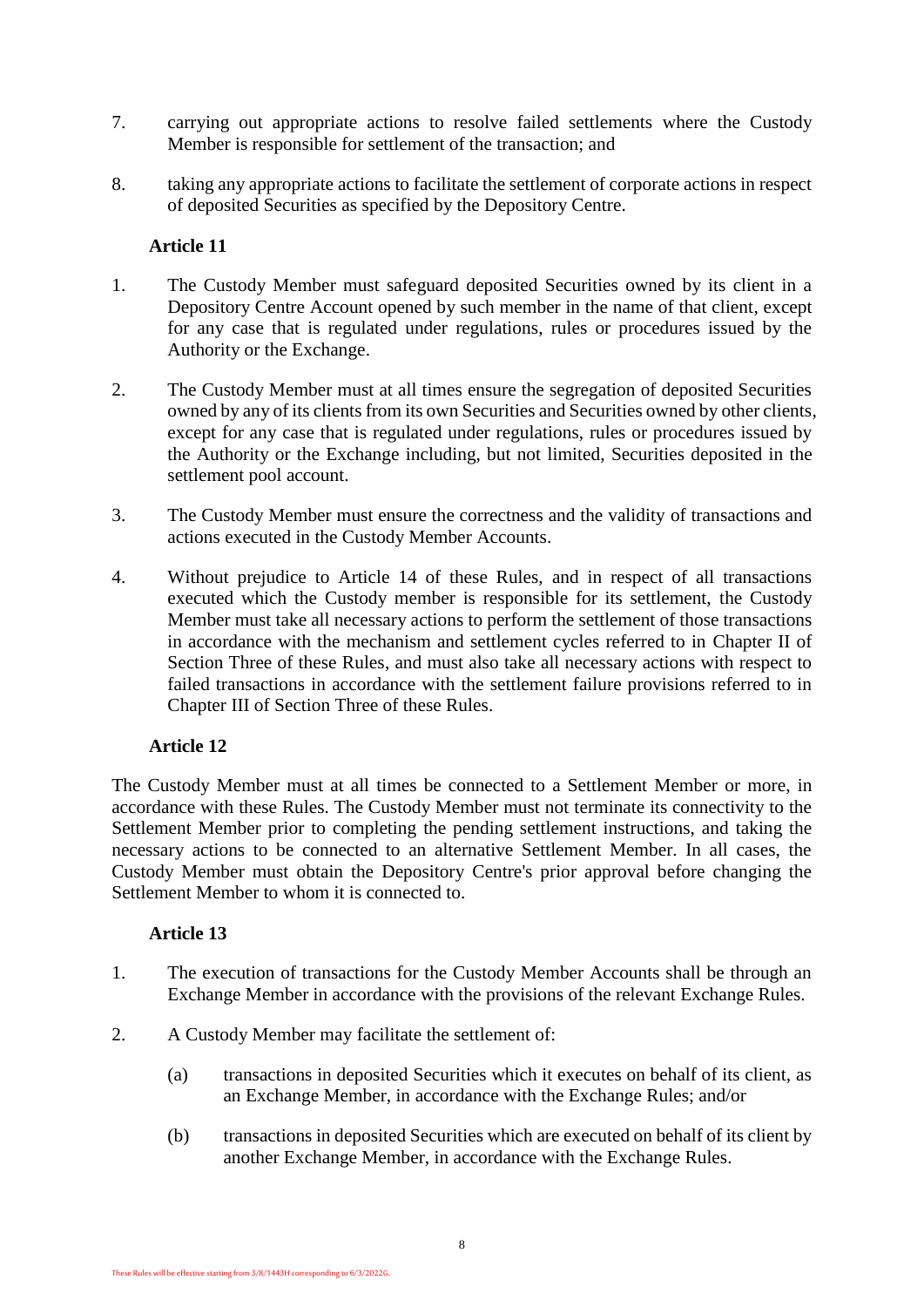- <span id="page-8-0"></span>1. Where an Exchange Member executes a transaction for a client which is allocated to another Custody Member for settlement and such Custody Member request to cancel the transaction in accordance with Paragraphs [2,](#page-8-2) [3](#page-8-3) of this Article, and the request has been approved by the counterparties, the Exchange Member shall be responsible to ensure the settlement of such transaction as if it had executed the transaction for its Exchange Member settlement pool accounts.
- <span id="page-8-2"></span>2. Where a transaction has been allocated to a Custody Member for settlement by an Exchange Member pursuant to Paragraph 2(b) of [Article 13](#page-7-2) of these Rules, that Custody Member may hold or request to cancel the settlement of such transaction in the manner prescribed and within the timelines specified by the Depository Centre if the Custody Member, in the case of a buy transaction, determines that the client will not have sufficient cash on its intended settlement date.
- <span id="page-8-3"></span>3. Where a transaction has been allocated to a Custody Member for settlement by an Exchange Member pursuant to Paragraph 2(b) of [Article 13](#page-7-2) of these Rules, that Custody Member must hold or request to cancel the settlement of such transaction in the manner prescribed and within the timelines specified by the Depository Centre. The Custody Member must hold or request to cancel a transaction if:
	- (a) such Custody Member does not receive a matched settlement instruction from the client, within the deadline prescribed by the Depository Centre to request to cancel the transaction;
	- (b) such Custody Member, in the case of a sell transaction, determines that the client will not have sufficient deposited Securities on its intended settlement date. For the purpose of making this determination, a client will be deemed to have sufficient deposited Securities on its intended settlement date if the client has ensured Securities can be borrowed and delivered prior to the last settlement cycle (whether or not such client has entered into the contractual arrangements to effect this); or
	- (c) such Custody Member receives a notification from the relevant Settlement Member that there is insufficient cash to settle the amounts resulting from a single or multiple buy transactions on its intended settlement date.
- 4. Where a Custody Member fails to hold or cancel a settlement instruction within the timelines specified by the Depository Centre, the Depository Centre shall be entitled to proceed on the basis that the transaction has been released by the Custody Member.

# **CHAPTER III: Settlement Members**

# <span id="page-8-1"></span>**Article 15**

1. The Depository Centre shall connect the Settlement Member to the Depository and Settlement System to perform Cash Settlement of transactions, in accordance with the provisions of Chapter II of Section Three of these Rules, as well as performing all other functions related thereto.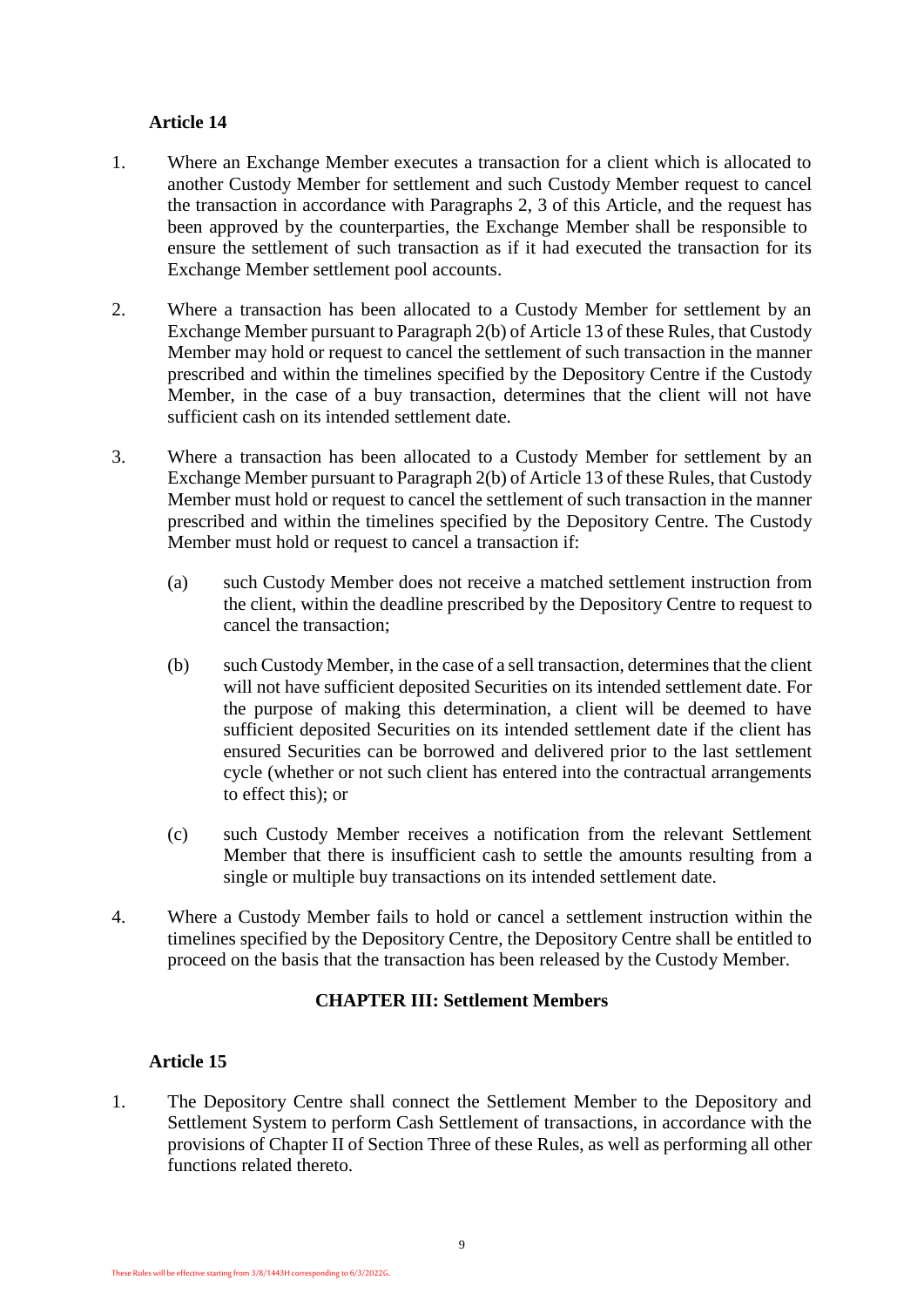2. The Settlement Member may engage with one or more Custody Members for the purpose of performing Cash Settlement of transactions effected on such Custody Members Accounts

## **Article 16**

- <span id="page-9-0"></span>1. The Settlement Member must take all necessary actions to perform the Cash Settlement, in accordance with the mechanism and settlement cycles referred to in Chapter II of Section Three of these Rules, for all transactions executed for the Custody Members Accounts to whom it is connected to.
- 2. The Settlement Member connected to a Custody Member shall be obliged to carry out cash settlement of all transactions which have been allocated to that Custody Member up to the maximum Cash Settlement Headroom, and to provide any relevant cash amounts owed by that Custody Member pursuant to Article 30 and Article 31 of these Rules.
- 3. The Settlement Member must set a maximum Cash Settlement Limit for transactions allocated to each Custody Member to whom it is connected to, such limit must be entered in the Depository and Settlement System
- 4. The Settlement Member may adjust the Cash Settlement Limit in accordance with the Depository Centre Procedures.
- 5. The Settlement Member must ensure its ability to pay the Cash Settlement Limit which has been entered in the Depository and Settlement System.
- 6. The Settlement Member and the Custody Member to whom it is connected to shall be jointly and severally liable for the settlement of the cash of all transactions allocated to the relevant Custody Member's Accounts up to the maximum Cash Settlement Headroom. With respect to any transactions allocated to the relevant Custody Member in excess of the maximum Cash Settlement Limit, the Custody Member shall be solely liable for the settlement of the cash for such transactions.

#### <span id="page-9-1"></span>**Article 17**

Before the termination of the Settlement Member connectivity with the Custody Member, the Settlement Member must ensure the cash settlement of all pending transactions allocated to that Custody Member's Cash Accounts and which have not been canceled in accordance with Article 14 of these Rules.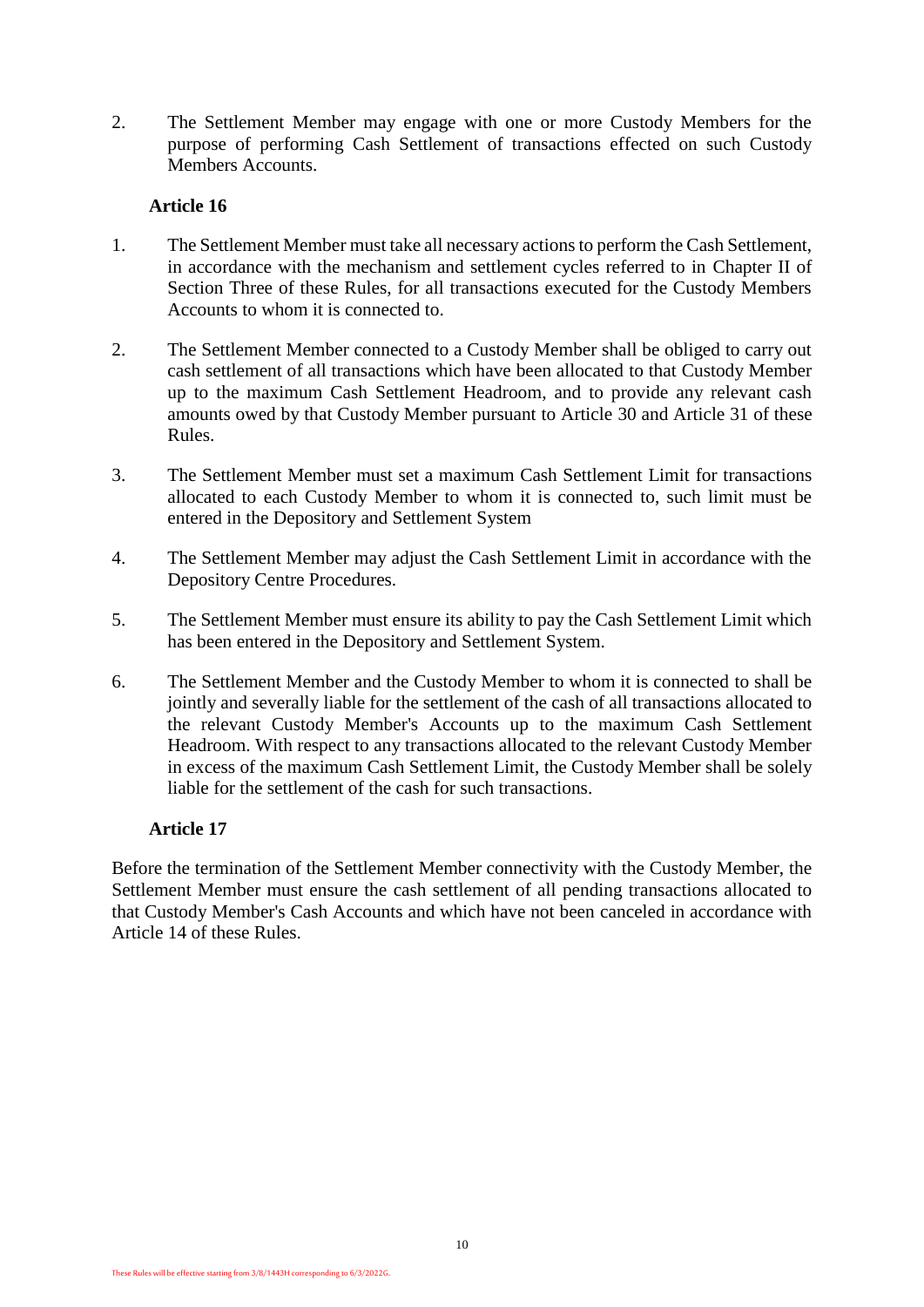# **CHAPTER IV: CCP MEMBERSHIP**

- <span id="page-10-0"></span>1. For the purpose of clearing securities, a CCP shall be responsible for the following:
	- (a) Generating, amending, and cancelling all settlement instructions arising from its clearing function to the Depository Centre, which shall include:
		- 1) instructions relating to settlement between a CCP settlement pool account and the Exchange Member settlement pool account;
		- 2) where relevant, instructions relating to settlement between the Exchange Member settlement pool account, and the Exchange Member's client settlement pool account. Such instructions shall not include allocation of Securities and cash between clients of a clearing member whose Securities and cash are comingled; and
		- 3) where relevant, instructions relating to direct settlement between Exchange Members settlement pool accounts in relation to transactions where the CCP is not a direct party. Such settlement instructions may extend to associated settlement instructions between the Exchange Member settlement pool account and the Exchange Member's client settlement pool account.
	- (b) The Depository Centre shall implement all settlement instructions received by a CCP in accordance with sub-paragraph (a) of paragraph (1) of this Article.
- 2. The CCP may hold, release, and Request to Cancel Settlement Instructions in accordance with the Depository Centre Procedures.
- 3. The Depository Centre shall connect the CCP to the Depository and Settlement System to perform its responsibilities in accordance with this Article.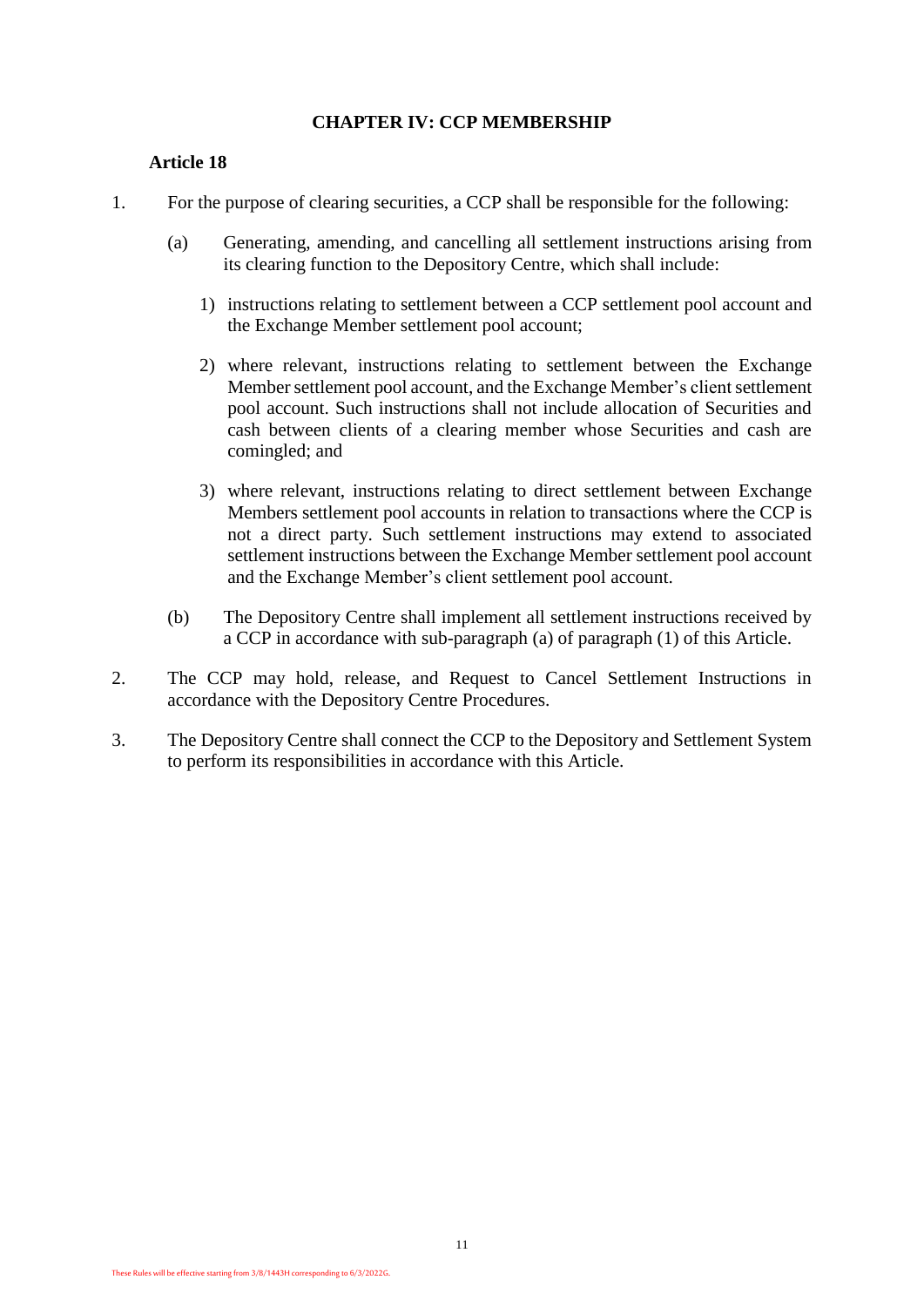# **CHAPTER V**: **Suspension of Connectivity to the Depository and Settlement System and Cancellation of Membership**

- <span id="page-11-1"></span><span id="page-11-0"></span>1. The Depository Centre may suspend the connectivity of the Depository Centre Member to the Depository and Settlement System, and notify the Depository Centre Member in writing of the suspension, in any of the following cases:
	- (a) if the Depository Centre Member no longer satisfies any of the technical, technological and security requirements which are necessary for its connectivity to the Depository and Settlement System;
	- (b) if any error occurs in the systems of the Depository Centre Member which affects the safety of its connectivity to the Depository and Settlement System and the actions executed through it;
	- (c) if the Depository Centre Member breaches any of its obligations under these Rules or the membership agreement;
	- (d) if the continuation of the Depository Centre Member connectivity to the Depository and Settlement System is a threat to the safety of the Exchange, the interests of Investors, the safety of a CCP or the interests of clients of such Depository Centre Member; or
	- (e) if the Depository Centre Member fails to pay any applicable fees to the Depository Centre.
- 2. Prior to the suspension of the connectivity of the Depository Centre Member to the Depository and Settlement System, the Depository Centre may, at its discretion, request the Depository Centre Member to take any necessary remedial actions within a specified period of time.
- 3. In addition to the cases listed in Paragraph [1](#page-11-1) of this Article, the connectivity of the Depository Centre Member to the Depository and Settlement System shall be suspended based on instructions issued by the Authority.
- 4. Without prejudice to Article 20 of these Rules, the connectivity of the Depository Centre Member to the Depository and Settlement System shall remain suspended until the cause for the suspension is resolved. The Depository Centre Member may request the Depository Centre to lift the suspension upon the absence of its causes and provide evidence that supports such absence. The Depository Centre may, after reviewing the request, lift the suspension or sustain it.
- <span id="page-11-2"></span>5. The Depository Centre Member, whose connectivity to the Depository and Settlement System has been suspended, must not process any actions through such system with the exception of the necessary actions for transferring the Securities deposited in its Custody Member Accounts to the accounts of another Custody Member.
- 6. Upon receiving a notice of suspension from the Depository and Settlement System, the Depository Centre Member must comply with the following: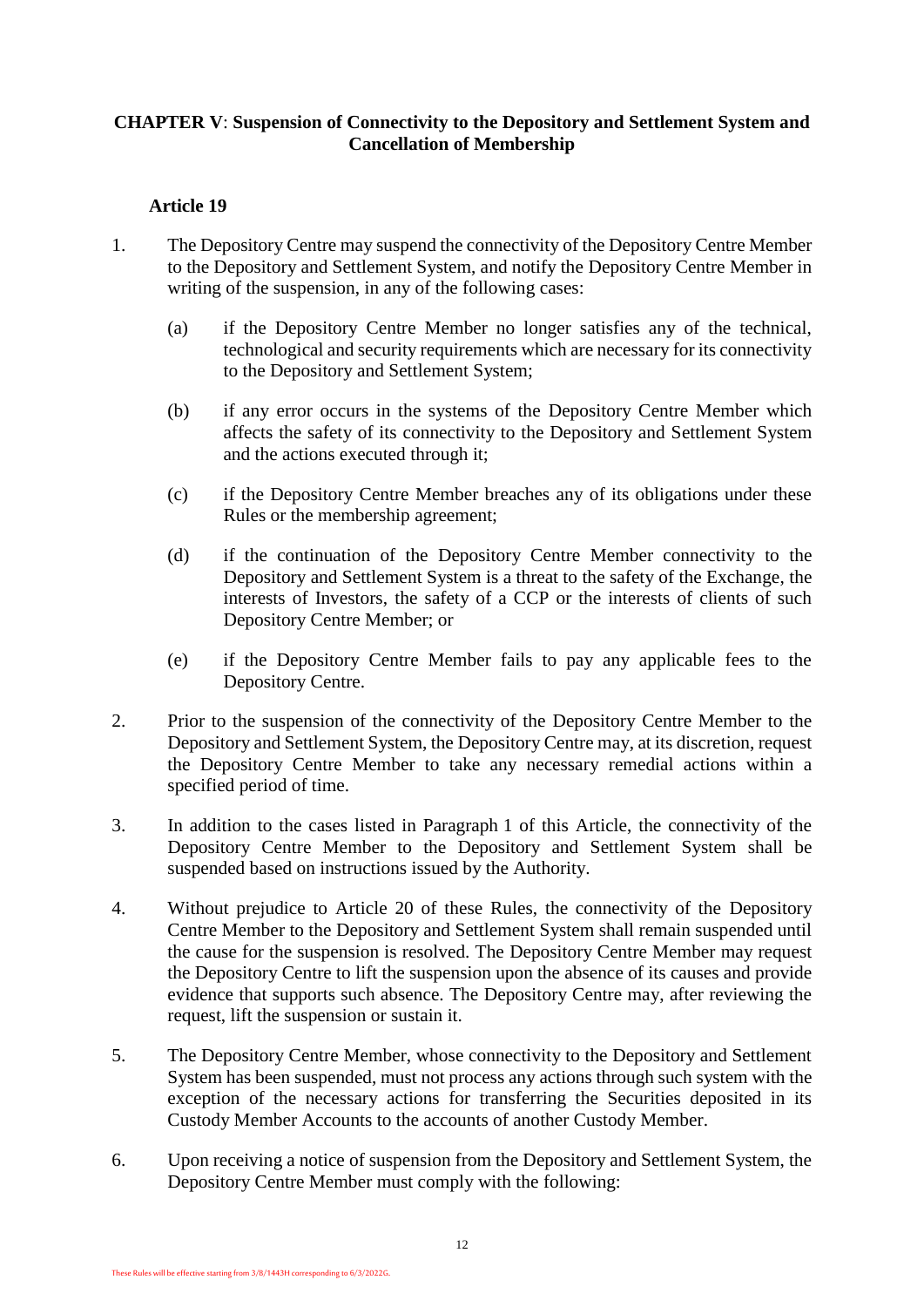- (a) where it is a Custody Member, it must immediately notify its clients in writing of the suspension of its connectivity to the Depository and Settlement System and the fact that they are no longer able to execute transactions. Any of such clients shall have the right to request the transfer of their deposited securities to another Custody Member Account. In such case, the suspended Depository Centre Member shall take the necessary actions to complete such transfer without delay.
- (b) where it is a Settlement Member, it must immediately notify in writing all Custody Members, to whom it is connected to, of the suspension of its connectivity to the Depository and Settlement System. Each of such Custody Members must, within (10) days upon its knowledge of the suspension of the connectivity, connect to a substitute Settlement Member. In all cases, no transactions may be executed for the relevant Custody Member Accounts from the date of suspending the connectivity of the Settlement Member until a substitute Settlement Member has been connected to.
- 7. Without prejudice to Paragraph [5](#page-11-2) of this Article, during the suspension of its connectivity to the Depository and Settlement System, the Depository Centre Member must not provide any services associated with its membership or otherwise holds itself as being capable of providing such services.
- 8. The Depository Centre shall not be liable for any damages that could be incurred by the Depository Centre Members, their clients or any third party when enforcing the provisions of this Article.
- 9. In relation to a CCP who obtained a Depository Centre Membership in accordance with the provisions of these Rules, the Depository Centre will not suspend its connectivity to the Depository and Settlement System without obtaining prior approval form the Authority.
- 10. The Depository Centre will immediately notify the Authority and SAMA, where the relevant Depository Centre Member is a Local Bank, of suspensions of Depository Centre Members' memberships in accordance with paragraphs (1) or (3) of this Article.

- <span id="page-12-1"></span><span id="page-12-0"></span>1. The Depository Centre may cancel the membership of Depository Centre Members and terminate their connectivity to the Depository and Settlement System if the Depository Centre Member's connectivity to the Depository and Settlement System remained suspended, pursuant to Article 19 of these Rules, for (180) days without resolving the cause of the suspension
- 2. In addition to the case referred to in Paragraph [1](#page-12-1) of this Article, the Depository Centre shall cancel the membership of any of the Depository Centre Members based on instructions issued by the Authority.
- 3. The membership shall be cancelled if the Depository Centre Member no longer satisfies the conditions of Paragraphs 3 or 4 of Article 5 of these Rules, as applicable.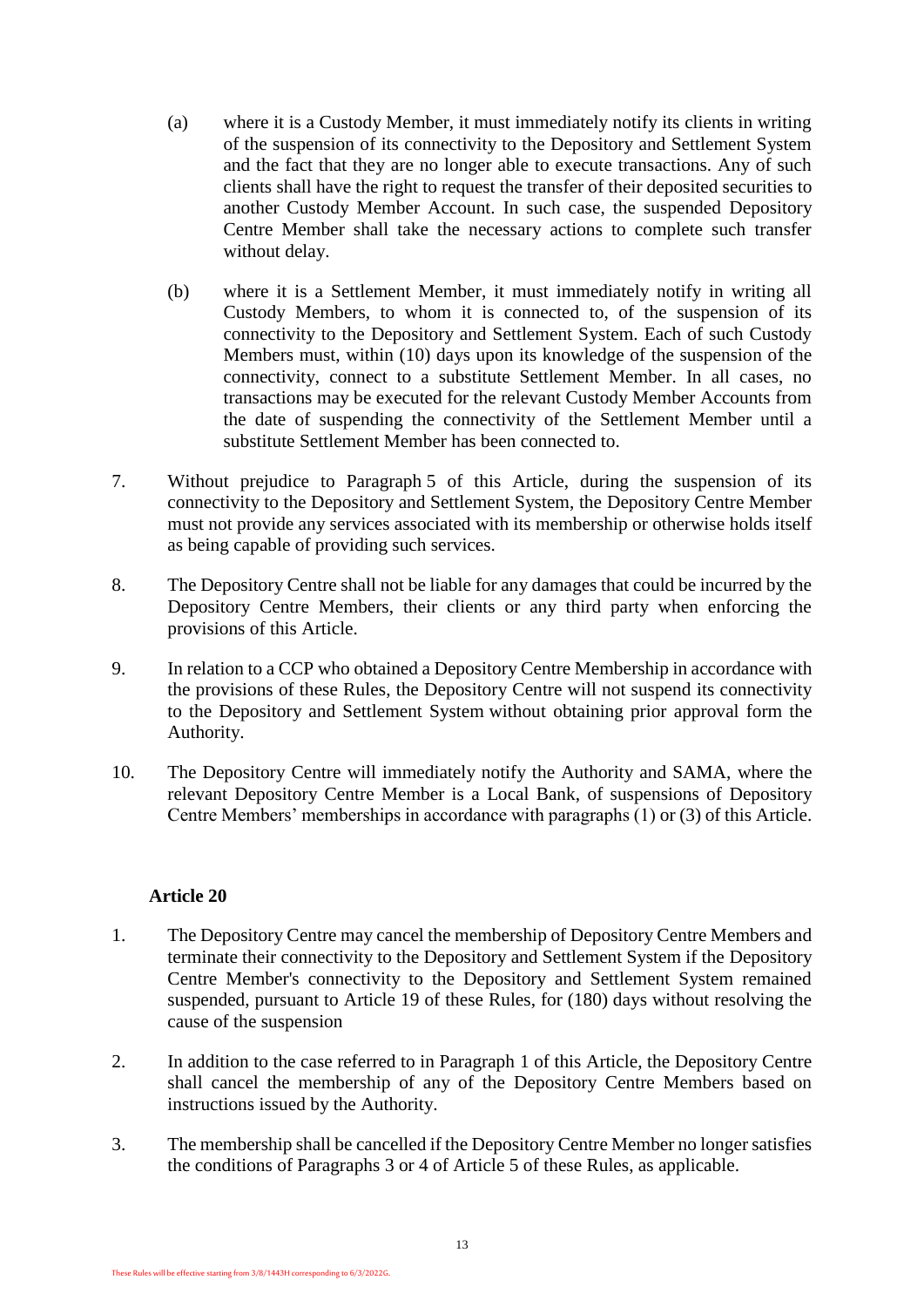- 4. The Depository Centre Member may request to cancel its membership and terminate its connectivity to the Depository and Settlement System by submitting an application to the Depository Centre in the form prescribed for this purpose. The Depository Centre may, at its discretion, reject the application if the cancellation of the membership may result in damages to the interests of Investors and other Depository Centre Members to whom such Depository Centre Member is connected to.
- 5. The Depository Centre Member shall be notified in writing of the cancellation of its membership upon the issuance of the cancelation decision by the Depository Centre.
- 6. The Depository Centre member shall, upon receiving the notice of the membership cancellation, comply with the following:
	- (a) where it is a Custody Member, it must immediately notify its clients in writing of the cancellation of its membership, and take all necessary actions, without delay, to transfer the Securities deposited in its Custody Member Accounts to the Depository Centre Accounts of other Custody Members in accordance with the instructions issued by its clients in this regard. In all cases, no transactions may be executed for the relevant Custody Member Accounts from the date of issuing the membership cancellation decision.
	- (b) where it is a Settlement Member, it must immediately notify in writing all Custody Members, to whom it is connected to, of the cancellation of its membership. Each of such Custody Members must, within (10) days from its knowledge of the cancelation, connect to a substitute Settlement Member. In all cases, no transactions may be executed for the relevant Custody Member Accounts from the date of cancelling the membership of the Settlement Member until a substitute Settlement Member has been connected to.
- 7. The Depository Centre may request the Depository Centre Members to take any actions or comply with any requirements to ensure that the cancellation of the membership does not affect the Exchange or the interests of Investors.
- 8. The Depository Centre shall not be liable for any damages that could be incurred by the Depository Centre Members, their clients or any third party when enforcing the provisions of this Article.
- 9. In relation to a CCP who obtained a Depository Centre Membership in accordance with the provisions of these Rules, the Depository Centre will not cancel its membership and connectivity to the Depository and Settlement System without obtaining prior approval from the Authority.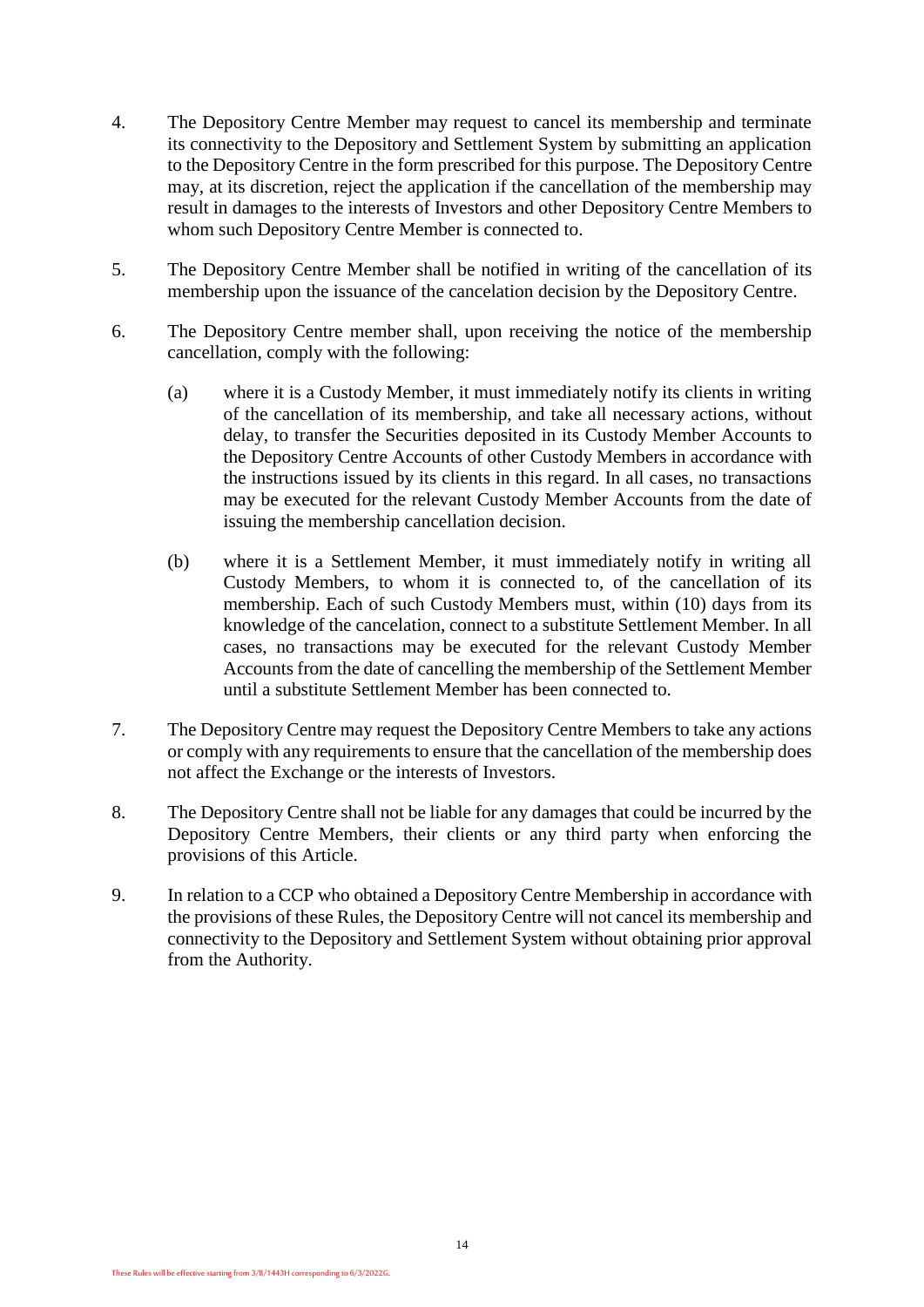# **SECTION THREE Deposited Securities**

# **CHAPTER I**: **Securities Depository**

## <span id="page-14-0"></span>**Article 21**

<span id="page-14-1"></span>The following Securities, except derivatives, shall be deposited in the Depository and Settlement System:

- 1. Listed Securities, in accordance with the provisions of Article 23 of these Rules; and
- <span id="page-14-2"></span>2. Unlisted Securities, in accordance with the provisions of Article 24 of these Rules.

#### **Article 22**

Depositing any Securities in the Depository and Settlement System shall result in the following:

- 1. The Depository Centre becoming responsible for the management of the Securities Ownership Register by depositing it in the Depository and Settlement System, updating it and electronically registering all actions and transactions executed, after the depository date, on the Securities subject of the register. Such electronic register shall be considered as conclusive evidence of the ownership of the relevant Security and any associated rights. No other documents shall be recognized for this purpose.
- 2. Settling the transactions executed on the Securities subject of the relevant Securities Ownership Register, after the depository date, and their values, electronically through the Depository Centre Members in accordance with the provisions of these Rules.

- <span id="page-14-3"></span>1. Once the Issuer has obtained all necessary approvals to list its Securities, it shall submit an application to the Depository Centre, in the form prescribed for that purpose, to deposit its Securities.
- <span id="page-14-4"></span>2. The Issuer must satisfy the following requirements prior to depositing its Securities:
	- (a) sign the necessary agreements with the Depository Centre for depositing the Securities in the Depository and Settlement System;
	- (b) provide the Securities Ownership Register in accordance with the mechanism specified by the Depository Centre. The Securities Ownership Register is not required where the Securities subject to depository are tradable rights; and
	- (c) any other requirements determined by the Depository Centre.
- 3. The Issuer must satisfy the requirements referred to in Paragraph [2](#page-14-4) of this Article in accordance with the mechanism specified by the Depository Centre.
- 4. The Issuer must pay to the Depository Centre any applicable fees for depositing its Securities pursuant to the provisions of this Article.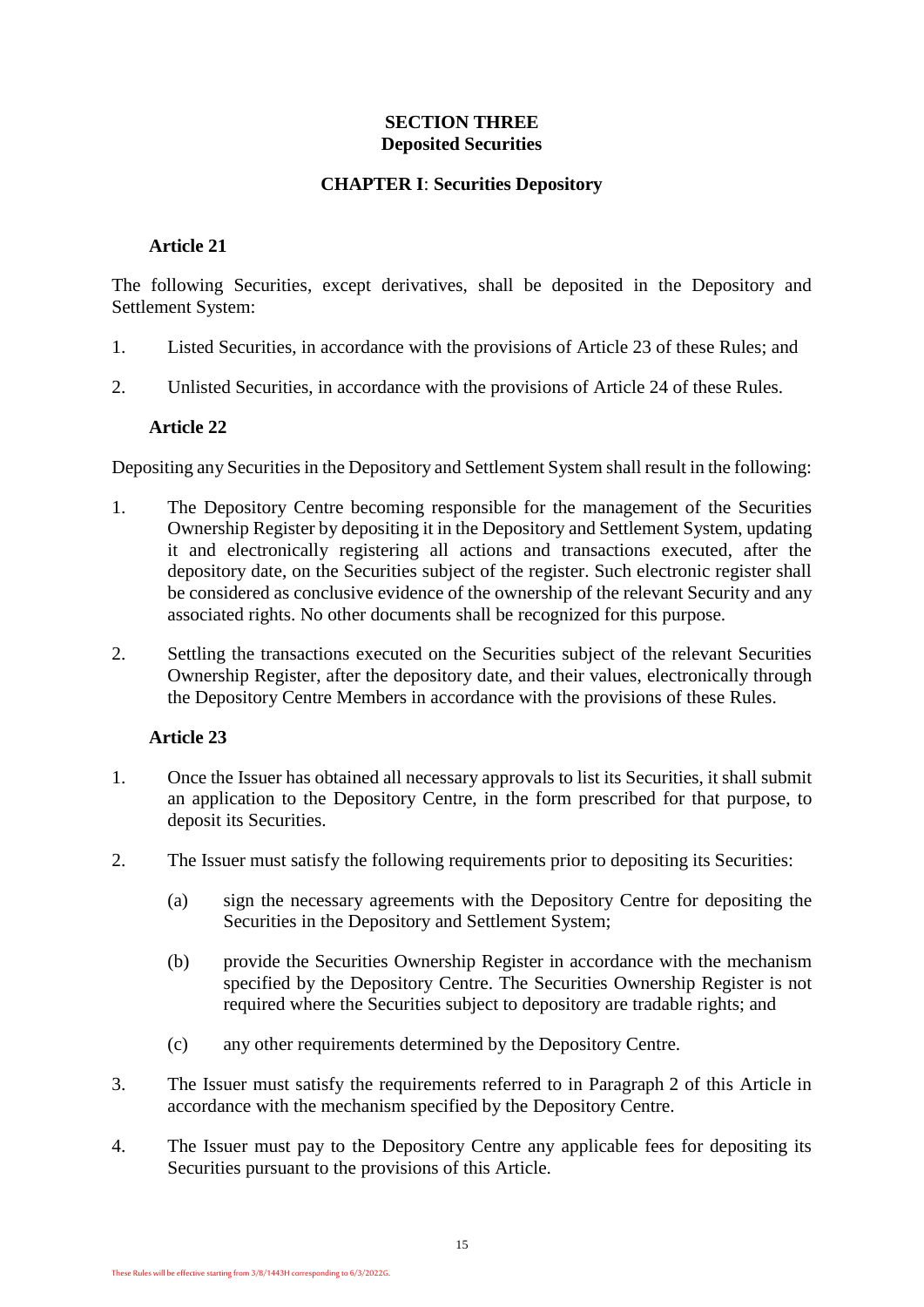5. This Article shall not apply to depositing Securities if they are issued as a result of one of the cases where the Securities Ownership Register shall be updated in accordance with Article 26 of the Rules.

# **Article 24**

- <span id="page-15-0"></span>1. An Issuer (or Offeror, where it is different from the Issuer), wishing to deposit its unlisted Securities, must submit an application to the Depository Centre, in the form prescribed for that purpose.
- <span id="page-15-2"></span>2. Once the Depository Centre receives the unlisted Securities depository application, it may request any additional information or documents.
- 3. The Depository Centre shall review the application and notify the Applicant of its decision in writing within (15) days of receiving all relevant documents, or within (15) days of receiving any additional information or documents requested by the Depository Centre pursuant to Paragraph [2](#page-15-2) of this Article.
- 4. The Depository Centre may at its discretion approve or reject the application.
- 5. If the Depository Centre approves the application, the Applicant must, before depositing its Securities, satisfy the following requirements:
	- (a) sign the necessary agreements with the Depository Centre for managing the Securities Ownership Register and depositing the Securities in the Depository and Settlement System;
	- (b) provide the Securities Ownership Register in accordance with the mechanism specified by the Depository Centre;
	- (c) pay applicable fees; and
	- (d) any other requirements determined by the Depository Centre.
- 6. This Article shall not apply to depositing Securities if they are issued as a result of one of the cases where the Securities Ownership Register shall be updated in accordance with Article 26 of the Rules.

- <span id="page-15-1"></span>1. Subject to Paragraph **3**[3](#page-15-3) of this Article, the transactions on deposited Listed Securities shall be executed in the trading system and through Exchange Members in accordance with the provisions of the relevant Exchange Rules.
- 2. Subject to Paragraph **3**[3](#page-15-3) of this Article, the transactions on deposited unlisted Securities shall be executed Over The Counter and through Exchange Members in accordance with the provisions of the Exchange Rules and relevant instructions.
- <span id="page-15-3"></span>3. a Depository Centre Member may instruct the Depository Centre to settle such transaction in accordance with their instructions where the transactions are related to one of the following: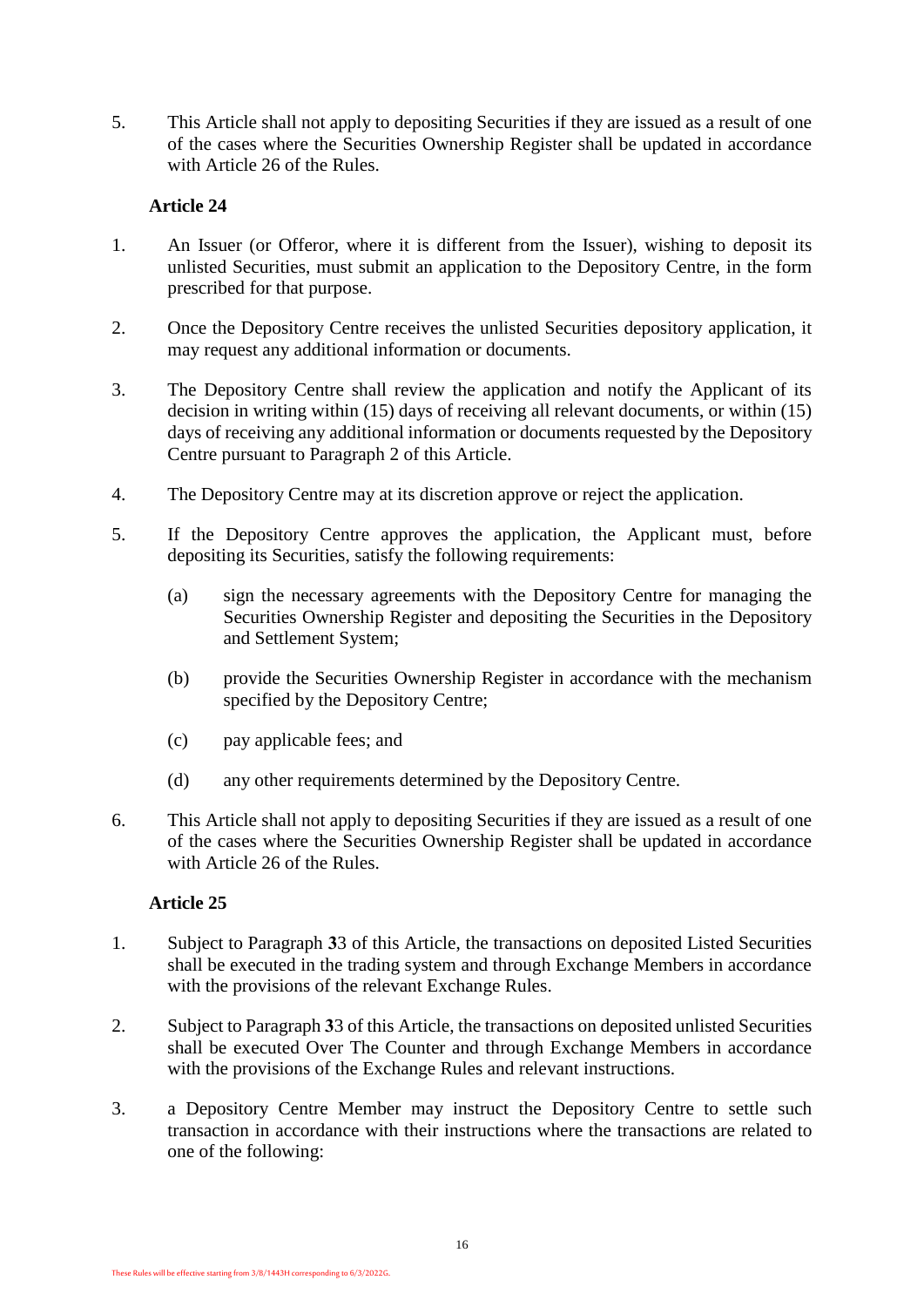- (a) Investment Funds units; or
- (b) Securities which are not traded on the Exchange and safe kept at the Depository Centre.

- <span id="page-16-2"></span><span id="page-16-1"></span><span id="page-16-0"></span>1. The Securities Ownership Register in respect of Deposited Securities shall be updated to reflect any event that requires updating of the information in the register. Such events include, but not limited to, the following:
	- (a) transfer of deposited Securities subject of the register as a result of a transaction;
	- (b) transfer of any of the Securities subject of the register pursuant to Article 36 and Article 37 of these Rules;
	- (c) registration of a restriction on any of the Securities subject of the register;
	- (d) any change in the number or nominal value of any of the Securities subject of the register; and
	- (e) any update or amendment in the information of the owners of any of the Securities subject of the register.
- <span id="page-16-4"></span><span id="page-16-3"></span>2. The Securities Ownership Register shall be updated, pursuant to Paragraph [1\(a\)](#page-16-1) of this Article, upon the electronic transfer of Securities subject of the register from the Depository Centre Account of the seller to the Depository Centre Account of the buyer.
- 3. The Securities Ownership Register shall be updated, pursuant to Paragraph [1\(b\)](#page-16-2) of this Article, after transferring the Securities in accordance with Article 36 or Article 37 of these Rules.
- 4. The Securities Ownership Register shall be updated, pursuant to Paragraph [1\(c\)](#page-16-3) of this Article, after the complete registration of a restriction in accordance with Chapter IV of this Section.
- 5. With the exception of exchange traded funds, the Issuer must take the following actions to update the Securities Ownership Register pursuant to Paragraph [1\(d\)](#page-16-4) of this Article:
	- (a) notify the Depository Centre in writing of all details of the event resulting in changing the number of Securities or their nominal value at least (5) days prior to the occurrence of such event.
	- (b) notify the Depository Centre in writing immediately after the occurrence of the event, with a confirmation that all legal procedures necessary for the event to take effect have been completed, and providing the necessary information to update the Securities Ownership Register.
	- (c) pay applicable fees to the Depository Centre.
- 6. Updating the information of the owners of the Securities shall be through Custody Members in regards to their clients.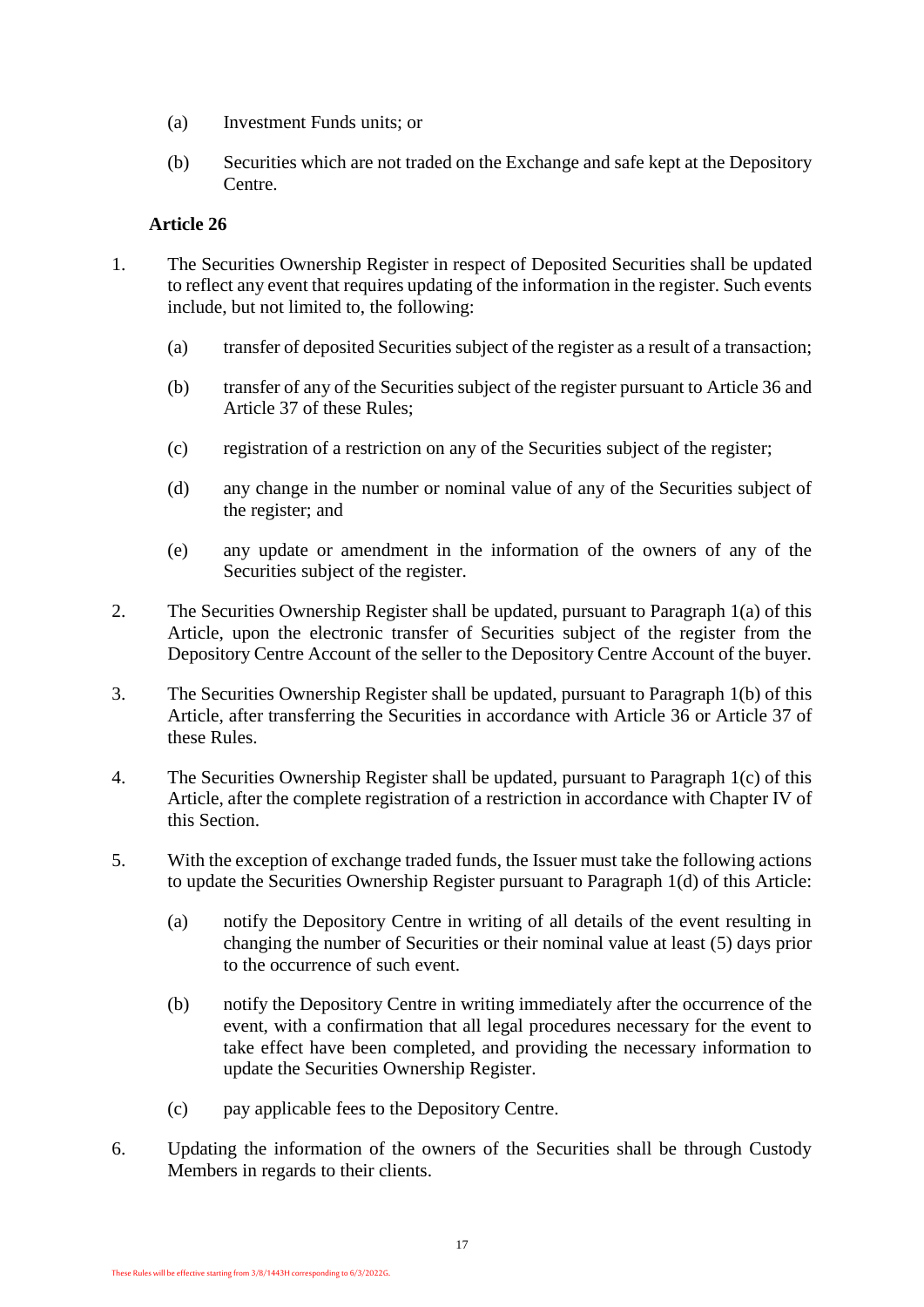7. The Depository Centre may, at its discretion, update the Securities Ownership Register directly.

- <span id="page-17-0"></span>1. Where the deposited Securities are Listed, their depository shall be cancelled upon the cancellation of their listing.
- 2. Where the deposited Securities are unlisted, their depository may be cancelled by the Depository Centre or the Issuer – where applicable – in any of the following cases:
	- (a) the occurrence of an event that resulted in, or will result in, cancellation of Securities including, but not limited to, the maturity of the relevant Securities or the dissolution of the Issuer as result of its liquidation, merger, end of its term or any other reason. In any such event, the Issuer shall submit a declaration to the Depository Centre in the form prescribed.
	- (b) Issuer's failure to pay any applicable fees to the Depository Centre.
- 3. The Issuer may submit an application to the Depository Centre, in the form prescribed for that purpose, to cancel the depository of its unlisted Securities. The Depository Centre shall cancel the depository of such Securities after receiving the necessary information and documents, and shall notify the Issuer in writing upon completing the cancelation process.
- 4. The depository of the Listed Securities may not be cancelled unless the restrictions on such Securities have been cancelled.
- 5. In addition to the cases referred to in this Article, the Depository Centre shall cancel the depository of any Securities pursuant to instructions issued by the Authority.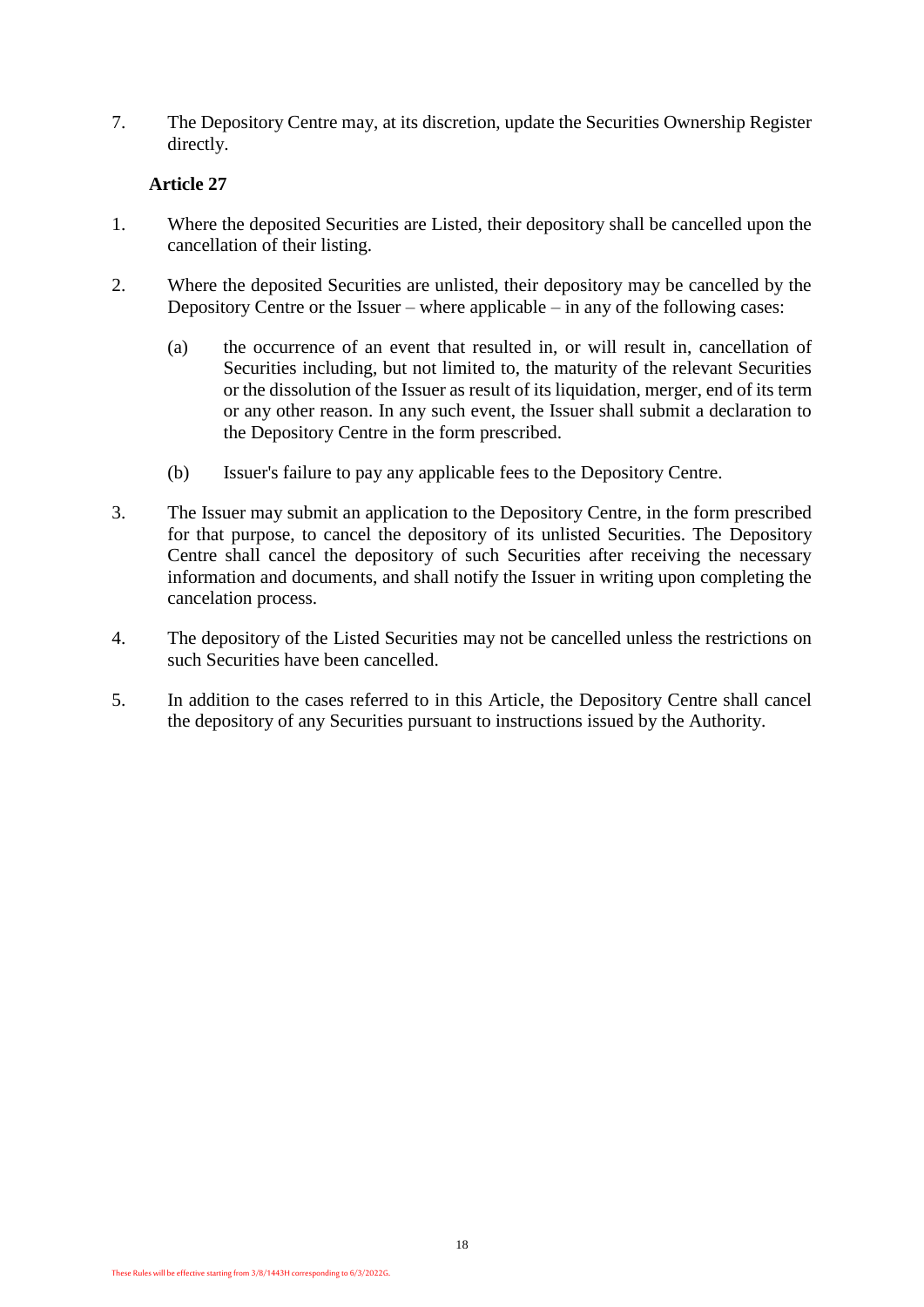# **CHAPTER II: Settlement**

# **Article 28**

<span id="page-18-0"></span>The Depository Centre shall, after obtaining the Authority's approval, specify the settlement cycle of transactions. The Depository Centre may specify different settlement cycles depending on the category and type of the relevant Securities, the status of the Securities' listing or the type of transaction.

# **Article 29**

- <span id="page-18-1"></span>1. The Securities that are subject of a transaction shall be electronically transferred in the Depository and Settlement System in the following cases:
	- (a) where the transaction involves a CCP account, Securities are transferred between the relevant CCP account and the Exchange Member settlement pool account;
	- (b) where the transaction is associated with an Exchange Member settlement pool account, Securities are transferred between the Exchange Member settlement pool account and the Exhange Member's client settlement pool account;
	- (c) where the transaction is registered to a CCP but it is not a party to such transaction, securities are transferred between the Exchange Member settlement pool account and the Exchange Member's client settlement pool account; and
	- (d) in all other cases, Securities are transferred from the Depository Centre Account of the seller to the Depository Centre Account of the buyer, in all cases, within the relevant settlement cycle.
- <span id="page-18-3"></span>2. With respect to transfers made in accordance with sub-paragraphs (a), (b) and  $(c)1(d)$  of paragraph (1) of this Article, all settlements shall be made in accordance with the settlement instructions issued by a CCP in accordance with [Article 53.](#page-31-2)
- 3. With respect to transfers made in accordance with Paragraph **)**1**(** of this Article the Custody Member, who holds the Depository Centre Account of the buyer, must verify the transfer of the Securities subject of the transaction to the Depository Centre Account of its client (the buyer) within the relevant settlement cycle.

- <span id="page-18-2"></span>1. Settlement of transactions which involve a CCP account shall occur on the basis of multiple settlement cycles for batches of transactions:
	- (a) the first batch of any Day shall include the released settlement instructions of transactions, on the securities which are available in the relevant Exchange Members settlement pool accounts and the settlements effected being within the Cash Settlement Headroom of each relevant Depository Centre Member. Any instructions which are not settled are recycled for the next batch; and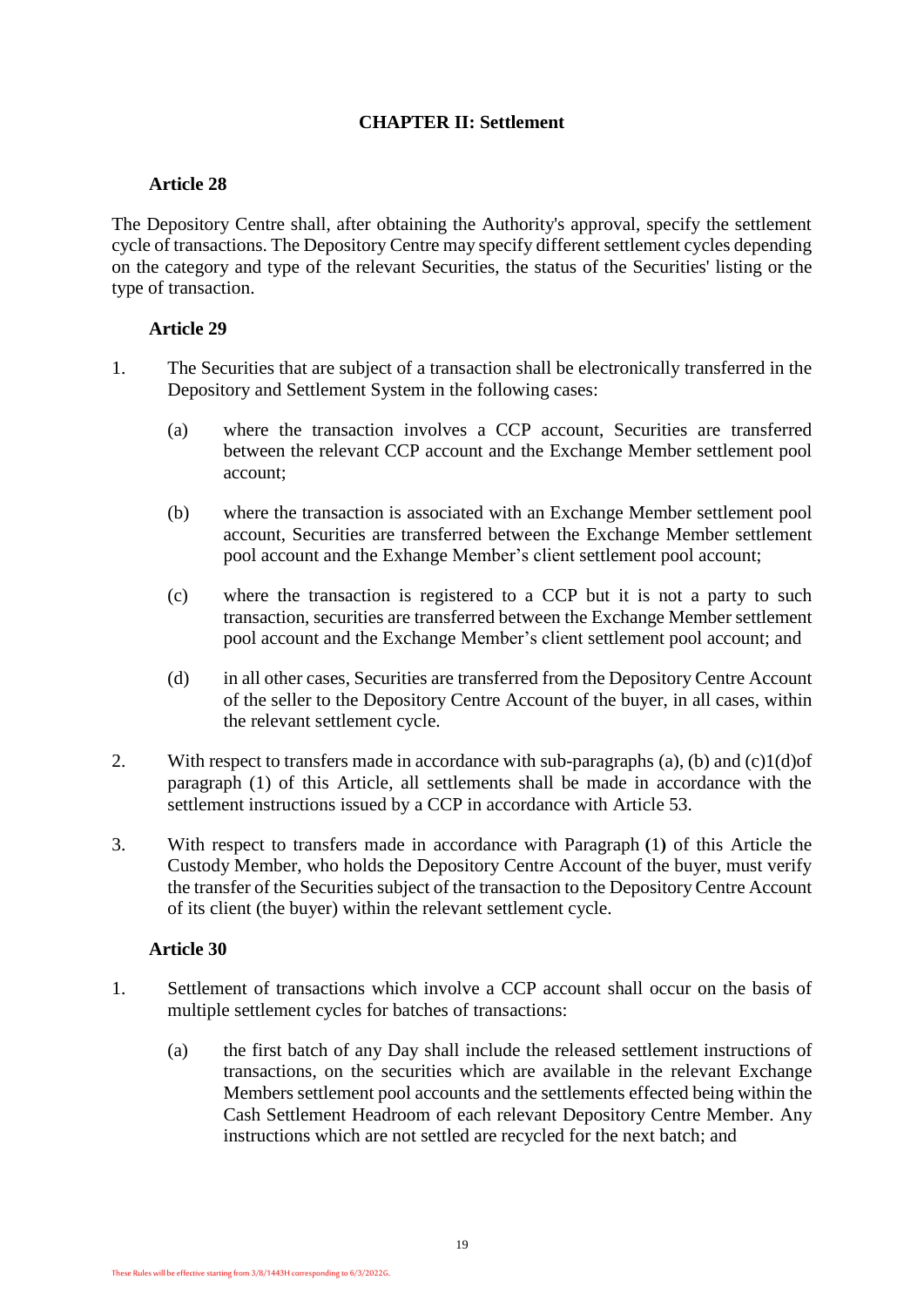- (b) subsequent batches are conducted during the course of the Day, based on the outstanding instructions which have not been settled in previous batch settlement cycles. The Depository Centre shall use reasonable efforts to settle as many transactions as possible based on the new releases, the updated balance of securities which are available in the relevant Exchange Members settlement pool accounts and the updated Cash Settlement Limits of each relevant Depository Centre Member. To the extent any transactions have not been settled during the last settlement cycle of the Day, such transactions shall be rescheduled to be settled on the immediately following Day, subject to the settlement failure provisions referred to in Chapter III of Section Three of these Rules.
- 2. The Depository Centre transactions such as SBL transactions, and Subscription of Tradable Rights shall occur on the basis mentioned in paragraph (1) of this Article.

- <span id="page-19-0"></span>1. Cash settlement of transactions shall be effected in accordance with the relevant settlement cycle. For the purposes of effecting cash settlement pursuant to Paragraph **(2)** of this Article, the Depository Centre shall:
	- (a) request the Payment System SAMA to credit the Depository Centre Account, and the Depository Centre shall credit the Depository Centre Accounts of the relevant Settlement Members.
	- (b) the Payment System SAMA may reject the request pursuant to sub-paragraph (a) of paragraph (1) of this Article, if the relevant Settlement Members has insufficient balance, and in the event of rejection pursuant to sub-paragraph (a) of paragraph (1) of this Article, The Depository and Settlement system will notify the Settlement Member and Custody Members in relation with the relevant Settlement Member, and The Depository and Settlement System will reset the relevant Cash Settlement Limit to zero, which shall be updated by the Settlement Members in accordance with paragraph (4) of Article 16 of these Rules.
- <span id="page-19-2"></span><span id="page-19-1"></span>2. Cash settlement shall be conducted as follows
	- (a) The Settlement Member shall pay or receive (as applicable) the net cash amount due on it through the Payment System - SAMA. For the purposes of this Paragraph, the net cash amount due on the Settlement Member shall mean: the total outstanding amounts of all purchase transactions to be settled and which have been allocated to the Custody Member Accounts of the Custody Members to whom Settlement Member is connected to, minus the total outstanding amounts of all sale transactions to be settled and which have been allocated to the same Custody Member Accounts. The net cash amount due on each Settlement Member shall be calculated according to the Depository Centre's data and the mechanism prescribed by the Depository Centre.
	- (b) The Settlement Member shall deposit or withdraw (as applicable) the net cash amount due to each Custody Member, to whom it is connected to, in the Cash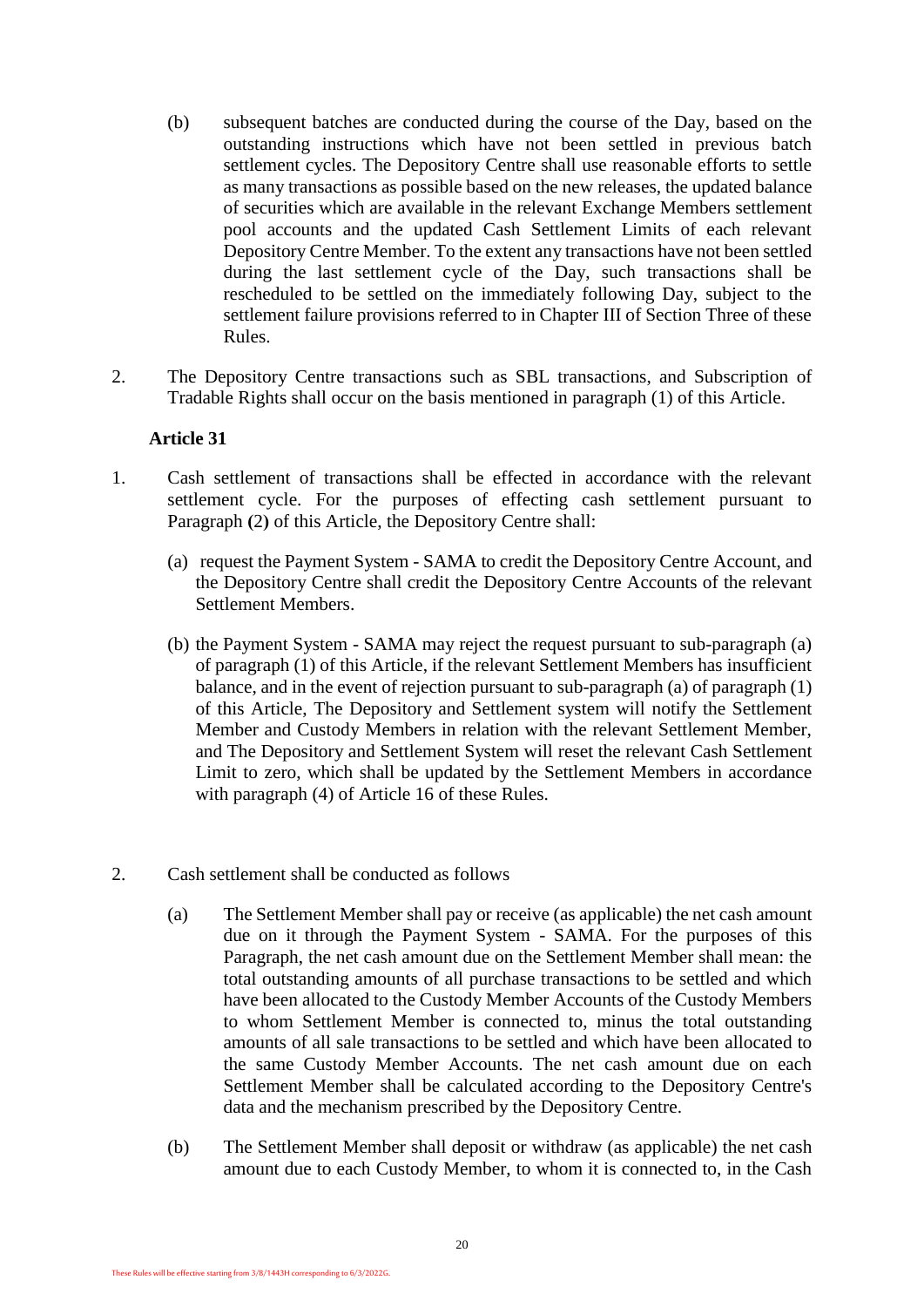Accounts specified by the relevant Custody Member. For the purposes of this Paragraph, the net cash amount due to Custody Member shall mean: the total outstanding amounts of all sale transactions to be settled and which have been allocated to the Custody Member Accounts of the relevant Custody Member, minus the total outstanding amounts of all purchase transactions to be settled and which have been allocated to the same Custody Member Accounts.

- <span id="page-20-1"></span>(c) The Custody Member shall ensure that the net cash amounts due to each of its clients have been deposited or withdrawn (as applicable) in the Cash Account of the relevant client. For the purposes of this Paragraph, the net cash amount due to the client shall mean: the total outstanding amounts of all sale transactions to be settled and which have been executed for the Depository Centre Account of the relevant client, minus the total outstanding amounts of all purchase transactions to be settled and which have been executed for the same account.
- 3. The Custody Member and the Settlement Member shall be jointly and severally liable for the completion of the cash settlement in accordance with the provisions of this Article subject to:
	- (a) the Settlement Member remains obliged to pay the relevant net cash amount, in accordance with Paragraph [2\(a\)](#page-19-1) of this Article, even if the Settlement Member has not been able to withdraw the relevant cash amount from the relevant Custody Member under Paragraph [2\(b\)](#page-19-2) of this Article; and
	- (b) the Custody Member remains obliged to pay the relevant net cash amounts, in accordance with Paragraph [2\(c\)](#page-20-1) of this Article, even if the Custody Member has not received the relevant cash amount from the Settlement Member to whom it is connected under Paragraph [2\(b\)](#page-19-2) of this Article.

- <span id="page-20-0"></span>1. Settlement of a Settlement Instructions related to Securities will be considered final upon transferring the relevant Securities to the account specified in Articles 29, 30, 36, and 37.
- 2. Settlement of Settlement Instructions related to cash will be considered final upon transferring the relevant outstanding amount (if any) to the Settlement Member in accordance with the provisions of Article 31 of these Rules.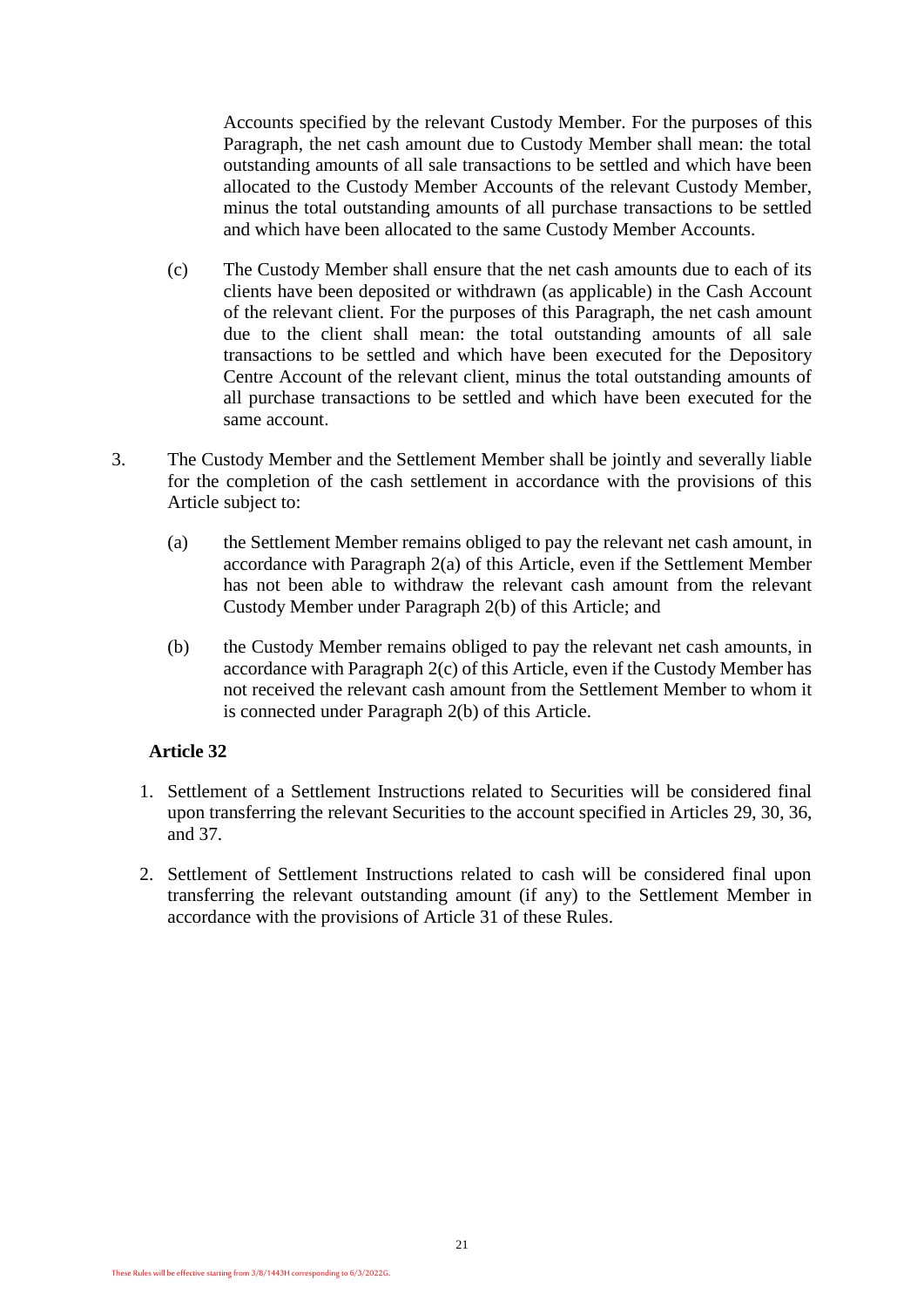# **CHAPTER III: SETTLEMENT FAILURE**

# **Article 33**

- 1. The Custody Member must take all necessary actions for settlement of Securities under a sell transaction, where such settlement of Securities fails to occur on the intended settlement date, the settlement failure process for the transactions between the Exchange Member and CCP shall occur in accordance with Securities Clearing Centre Rules.
- 2. The Depository Centre shall cancel Settlement Instructions in accordance with The Depository Centre Procedures.

# **CHAPTER IV: REGISTERED RESTRICTIONS**

# **Article 34**

- <span id="page-21-0"></span>1. All restrictions on the ownership and on conducting any action on deposited Securities shall be registered in the Depository and Settlement System through Custody Members or directly by the Depository Centre.
- 2. A pledge of deposited Securities shall be registered in accordance with Article 35 of these Rules.
- 3. Where an Issuer wishes to register a restriction imposed by a Regulatory Body or stipulated in its by-laws or in the terms and conditions of the relevant Security, the Issuer must submit a request, in the form prescribed for that purpose, to the Depository Centre requesting the registration of such a restriction.
- 4. The Authority may, when it deems appropriate, issue instructions to the Depository Centre to register any restrictions imposed by judicial or Regulatory Bodies.
- 5. A restriction shall not be considered registered with the Depository Centre, nor shall the relevant Securities be considered subject to that restriction, unless the registration of the restriction in the Depository and Settlement System has been completed.
- <span id="page-21-1"></span>6. Custody Members must not enable any action which violates a registered restriction.

#### **Article 35**

1. Registration of a pledge over deposited Securities shall be through the Custody Member who holds the Depository Centre Account in which the relevant Securities are deposited in, and after both Custody Members agree to register the pledge if the relevant pledge is related to another Custody Member. Such Custody Member who holds the Depository Centre Account in which the relevant Securities are deposited in shall act as the "pledge agent".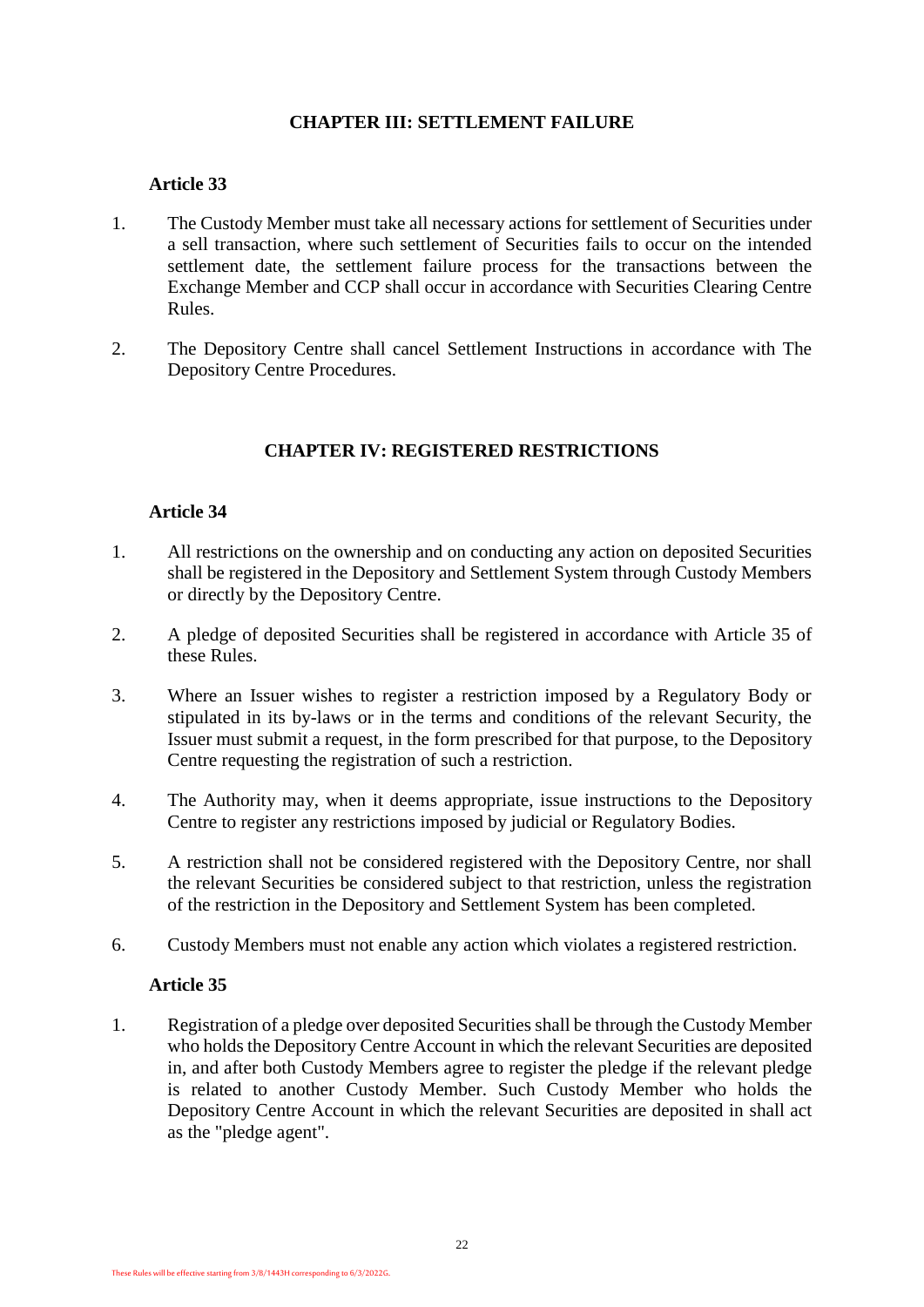- 2. The pledge agent shall be responsible for maintaining the pledge as well as its enforcement and cancellation in accordance with the (i) contractual terms and conditions agreed between the pledgee and the pledgor; and (ii) any applicable regulations or instructions.
- 3. A pledge shall not be considered registered with the Depository Centre, nor shall the relevant securities be considered subject to that pledge, unless the registration of the pledge in the Depository and Settlement System has been completed.
- 4. The pledge agent must pay to the Depository Centre any applicable fees for the registration of the pledge.
- 5. The owner of the Security may exercise all rights related to the Securities subject to the pledge, including exercising tradable rights.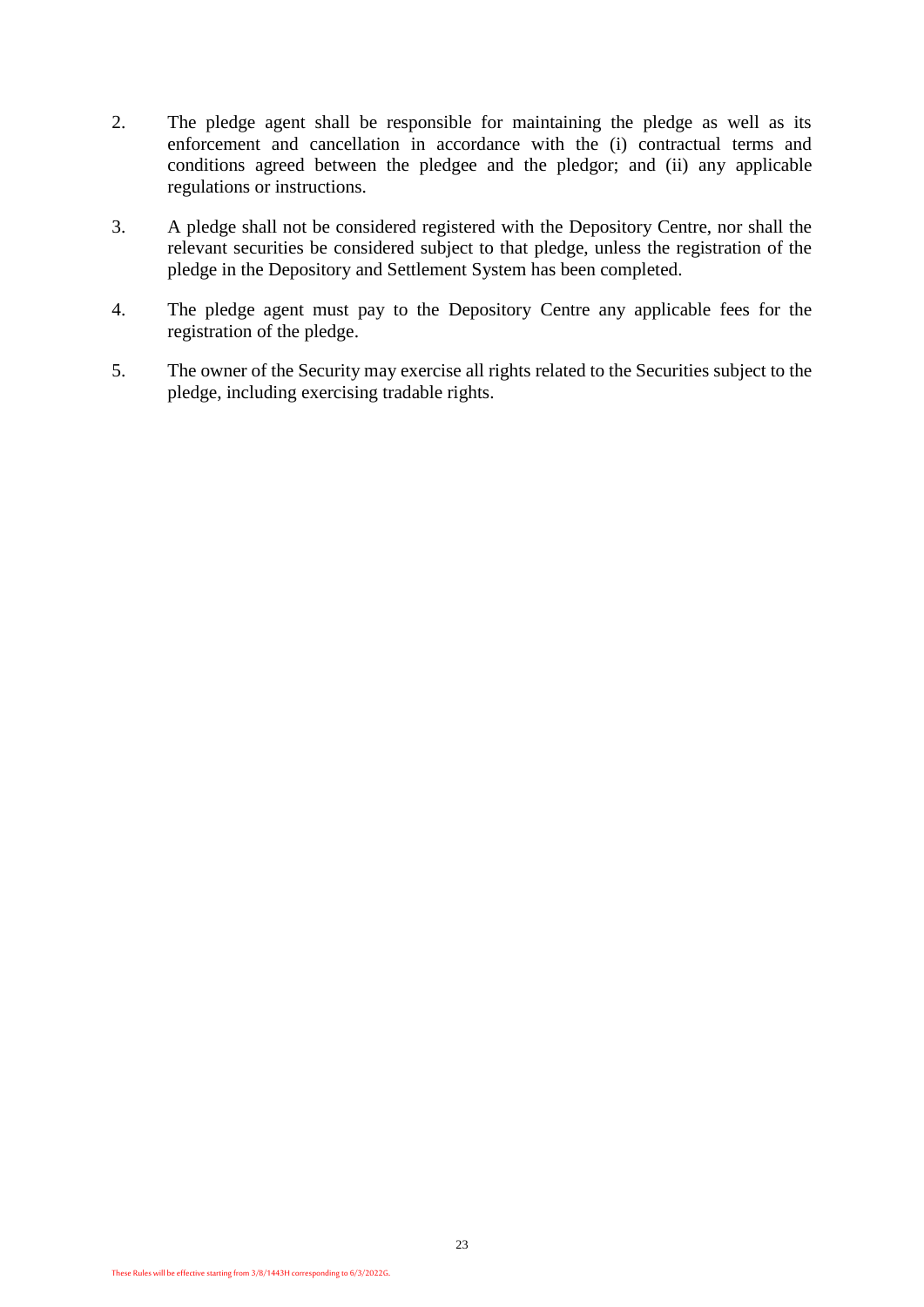# **CHAPTER V: Transfer of Securities Without Executing A Transaction**

- <span id="page-23-0"></span>1. Transfer of Listed deposited Securities without executing a transaction may only be carried out in accordance with the provisions of this Article.
- 2. Listed deposited Securities may be transferred without executing a transaction in the following cases:
	- (a) if the transfer is required for the distribution of inheritance or the execution of a will;
	- (b) if the transfer is between spouses or between parents and their children;
	- (c) if the relevant Securities are deposited in a Special Account provided that the purpose of such Special Account permits the transfer without executing a transaction;
	- (d) if the transfer is for the purpose of making a donation to charity societies and organizations and/or endowments;
	- (e) if the transfer is an enforcement of a judicial verdict or instructions of a Regulatory Body provided that the Authority issues appropriate instructions to the Depository Centre to implement such transfer;
	- (f) if the transfer is for the purpose of an SBL transaction;
	- (g) if the transfer of Securities is subject to the pledge in accordance with the contractual terms and conditions agreed by the pledge agent with the pledgee and the pledger;
	- (h) if the transfer from or to the Nominee Account is for the purpose to enable the Depositary Receipts owner to cancel the Depositary Receipts and become a shares holder or to enable the shares holder to create Depositary Receipts against the shares;
	- (i) without prejudice to sub-Paragraph (c) of paragraph (2) of this Article, if the transfer instructions have been issued by a CCP in connection with its clearing function, whether or not such transfer instructions relate to a CCP account or transfers between the Exchange Member settlement pool account and the Exchange Member's client pool account;
	- (j) without prejudice to sub-Paragraph (c) of paragraph (2) of this Article, if the transfer instructions relate to collateral to support clearing activities which is transferred between (i) a CCP account and the Clearing Member collateral pool account or (ii) the Clearing Member collateral pool account and the Clearing Member's client collateral account; and
	- (k) any other case approved by the Authority.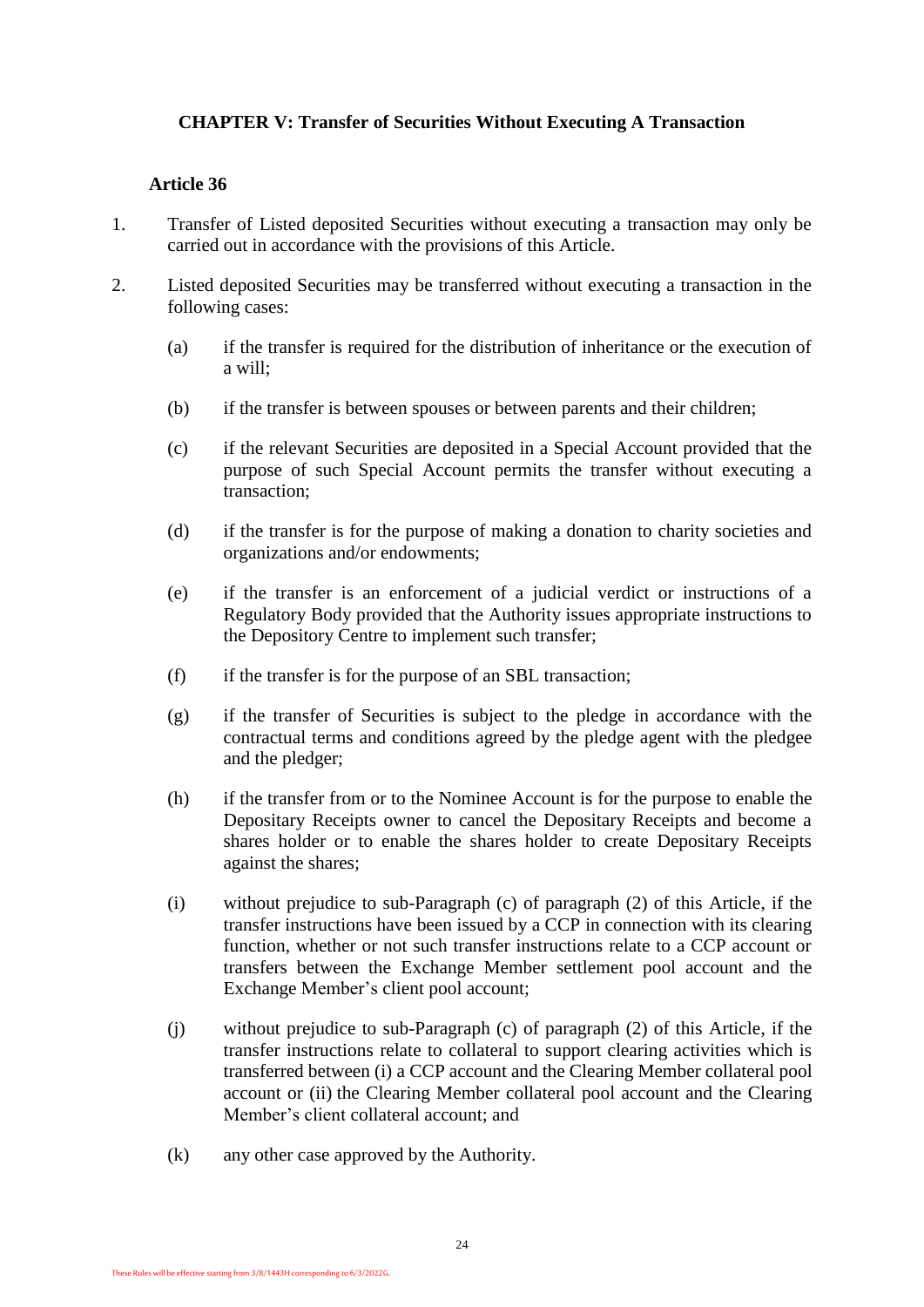- 3. Transfer of Listed deposited Securities in the Parallel Market without executing a transaction may only be to clients whom allowed to trade in the Parallel Market, unless the transfer is in accordance with sub-paragraph (a), (e), and (k) of paragraph (2) of this Article.
- 4. For each SBL transaction, the relevant Custody Member shall ensure that the SBL transaction is in accordance with the SBL Regulations.
- 5. In all other cases set out in Paragraph 2 of this Article, the Custody Member, who holds the Depository Centre Account where the relevant Securities are deposited in, must submit an application to the Depository Centre, in the form prescribed for that purpose, requesting the transfer of the relevant Securities.
- 6. The Custody Member must pay to the Depository Centre any applicable fees for the transfer pursuant to the provisions of this Article.

- <span id="page-24-0"></span>1. Unlisted deposited Securities shall be transferred without executing a transaction pursuant to a request submitted to the Centre in the mechanism specified by the Centre for that purpose.
- 2. Without prejudice to Paragraph 1 of this article, unlisted deposited Securities shall be transferred without executing a transaction if the transfer instructions have been issued by a CCP, including transfers between the Exchange Member settlement pool account and the Exchange Member's client settlement pool account.
- 3. The applicant shall pay any fees due for the transfer procedures in accordance with the provisions of this Article.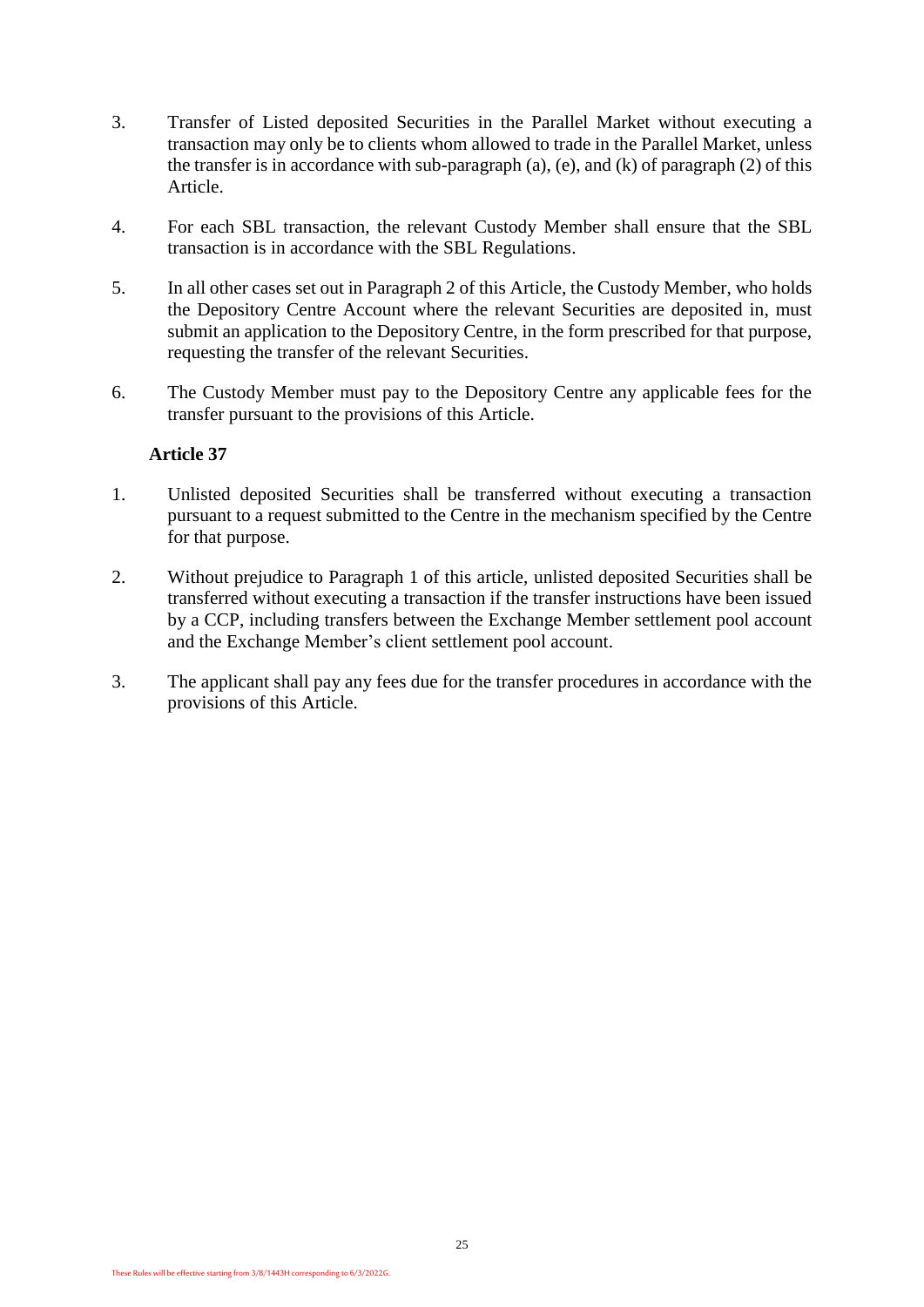# **CHAPTER VI**: **CORPORATE ACTIONS**

#### **Article 38**

The Depository Centre shall carry out all necessary actions to effect corporate actions in respect of deposited Securities in accordance with the Depository Center Procedures and as specified by the Depository Centre in this regard.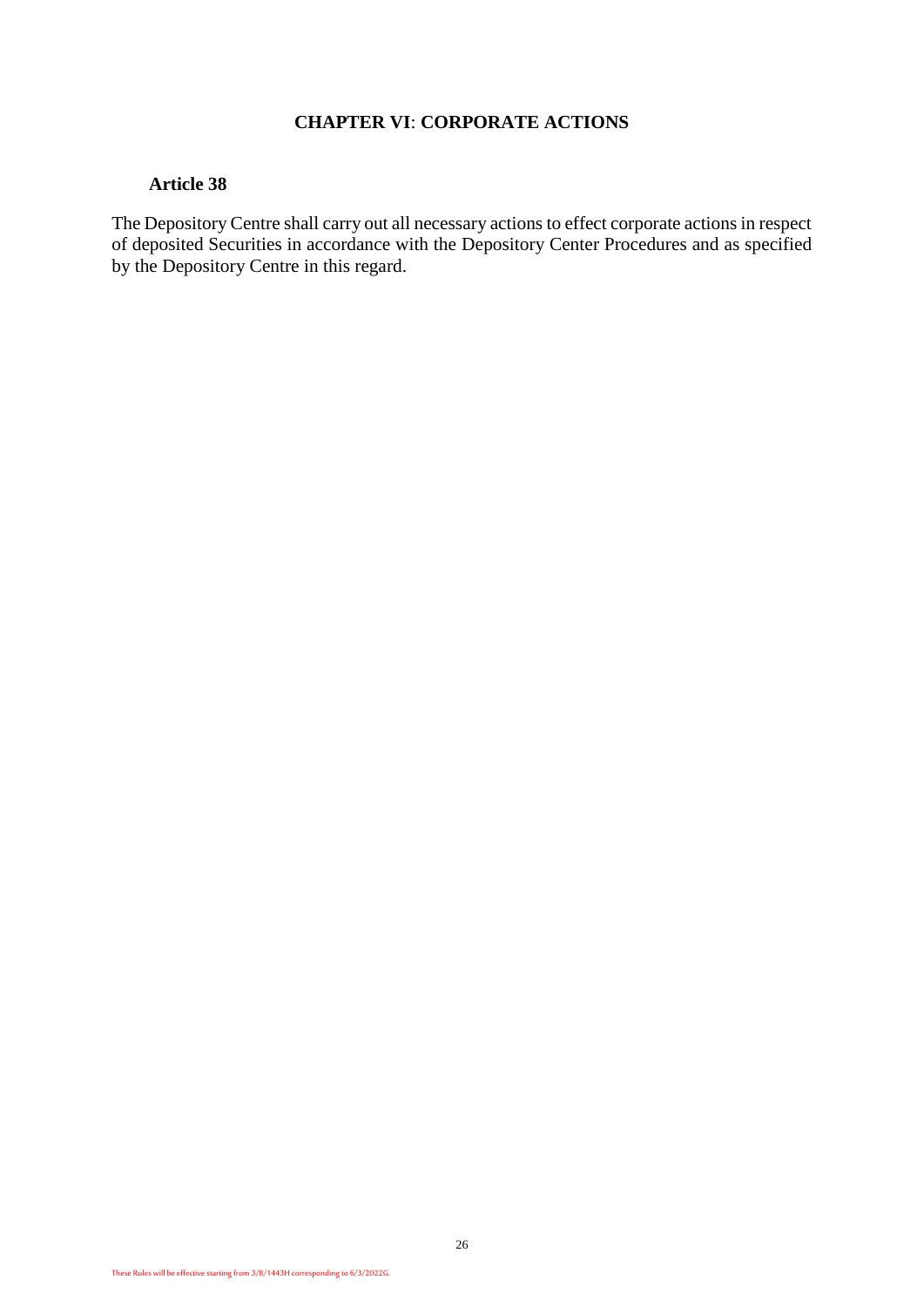# **SECTION FOUR Accounts**

#### **CHAPTER I**: **Depository Centre Accounts**

#### <span id="page-26-1"></span><span id="page-26-0"></span>**Article 39**

- 1. The Depository Centre Account shall be opened through a Custody Member in accordance with the provisions of this Chapter.
- 2. The Depository Centre Account shall be used to deposit the Securities owned by the owner of the account; settle the transactions executed on such Securities; and register any restrictions imposed on such Securities.

- <span id="page-26-2"></span>1. An Investor must satisfy the following conditions in order to open a Depository Centre Account:
	- (a) be permitted to own and deal in deposited Securities pursuant to relevant laws, regulations and instructions;
	- (b) has no legal restrictions which prevent the Investor from owning or dealing in deposited Securities;
	- (c) an Investor must fall within one of the following categories:
		- 1. natural persons;
		- 2. companies;
		- 3. charity and social organizations and foundations;
		- 4. endowments;
		- 5. investment funds;
		- 6. public organizations;
		- 7. government funds; and
		- 8. any other person permitted by the Capital Market Law and its implementing regulations to own and deal in Securities.
	- (d) be identified in the Depository and Settlement System in accordance with [Article 41](#page-27-0) of these Rules; and
	- (e) where the Investor is a natural person, an Investor must have reached the age of 18 years. By way of exception, a person may open a Depository Centre Account, after the approval of his/her guardian, once he/she reaches the age of 15 years and holds a national identification card. A guardian may also open a Depository Centre Account on behalf of a natural person below the age of 15 years or on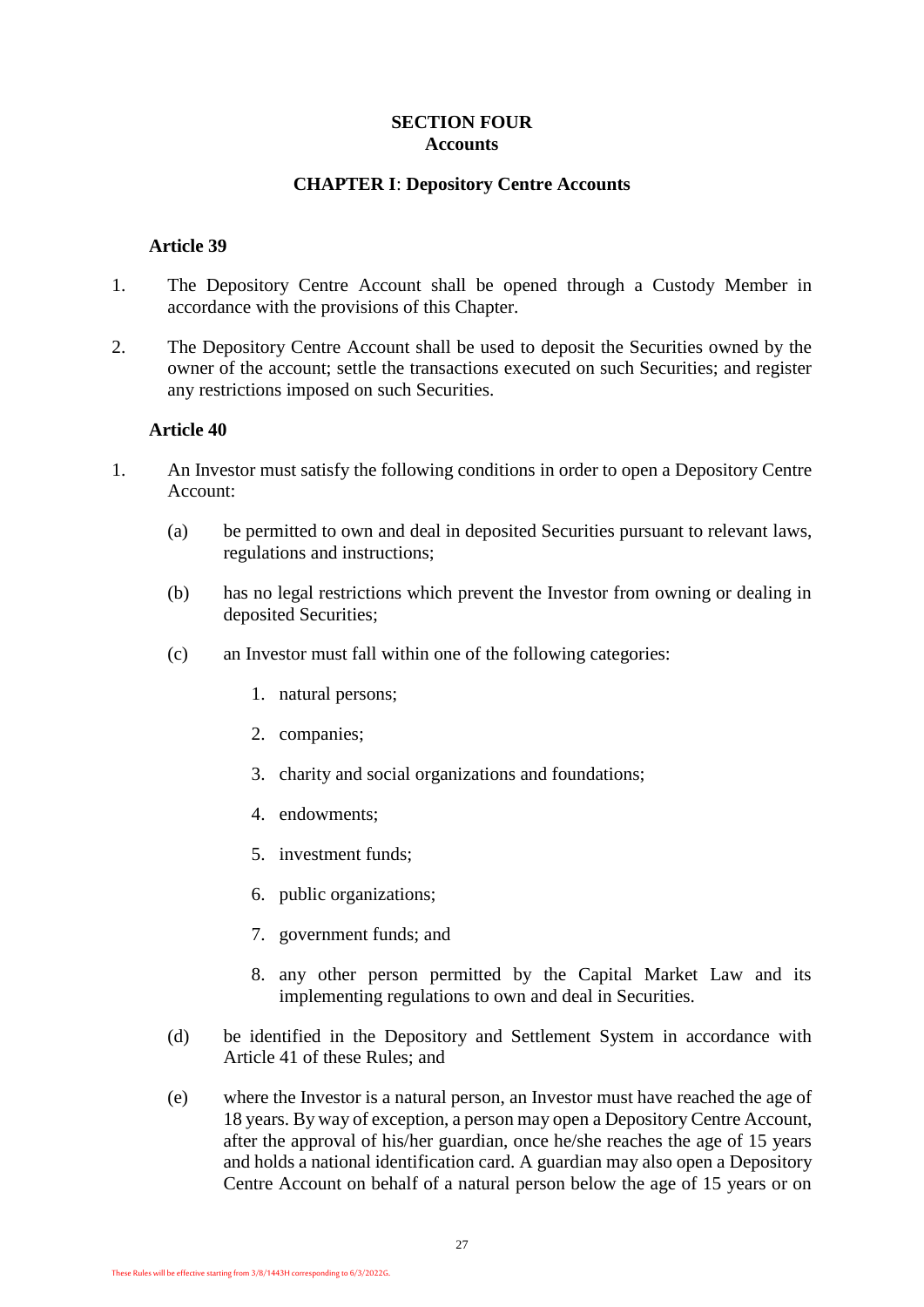behalf of a person who lacks the legal capacity to do so. The guardian shall be responsible for any action taken through the Depository Centre Accounts opened by him/her or with his/her approval.

2. The Custody Member, through whom the Depository Centre Account will be opened, shall be responsible for verifying that the relevant conditions have been satisfied.

# **Article 41**

- <span id="page-27-0"></span>1. An Investor must be identified in the Depository and Settlement System prior to opening a Depository Centre Account under the Investor's name for the first time. An Investor may not be identified in the Depository and Settlement System more than once.
- 2. The identification of Investors shall be through Custody Members directly as set out in the Depository Centre Procedures.
- 3. The identification of Investors, other than those referred to in Paragraph 2 of this Article, shall be done directly at the Centre by the Custody Member submitting to the Centre an "investor identification" application, in the form prescribed for that purpose. The Centre may, at its own discretion, enable Custody Members to identify such Investors directly.
- 4. The identification of an Investor in the Depository and Settlement System shall be by entering the Investor's information, as determined by the Depository Centre, in the Depository and Settlement System. Upon the completion of the identification process, the Investor will be provided with a unique "Investor Identification Number (Investor ID)".
- 5. In order to identify the Investor in the Depository and Settlement System, the Investor must complete, at the Custody Member, the forms prescribed by the Depository Centre for such purposes and provide to the Custody Member the identification documents specified by the Depository Centre. The Custody Member must verify that the information necessary to identify its client and the relevant documents are accurate and complete.
- 6. The Investor must update its information with the Custody Member upon the occurrence of any change thereto.
- 7. The Custody Member must update the Investor's information in the Depository and Settlement System in accordance with the mechanism specified by the Depository Centre.
- 8. The Custody Member must provide any document requested by the Depository Centre in relation to identifying any of its clients.
- 9. Any reference to the term investor, under this Article, shall apply on the Depositary Bank.

## **Article 42**

<span id="page-27-1"></span>1. An Investor may have more than one Depository Centre Account. Such accounts may be opened through one or more Custody Members.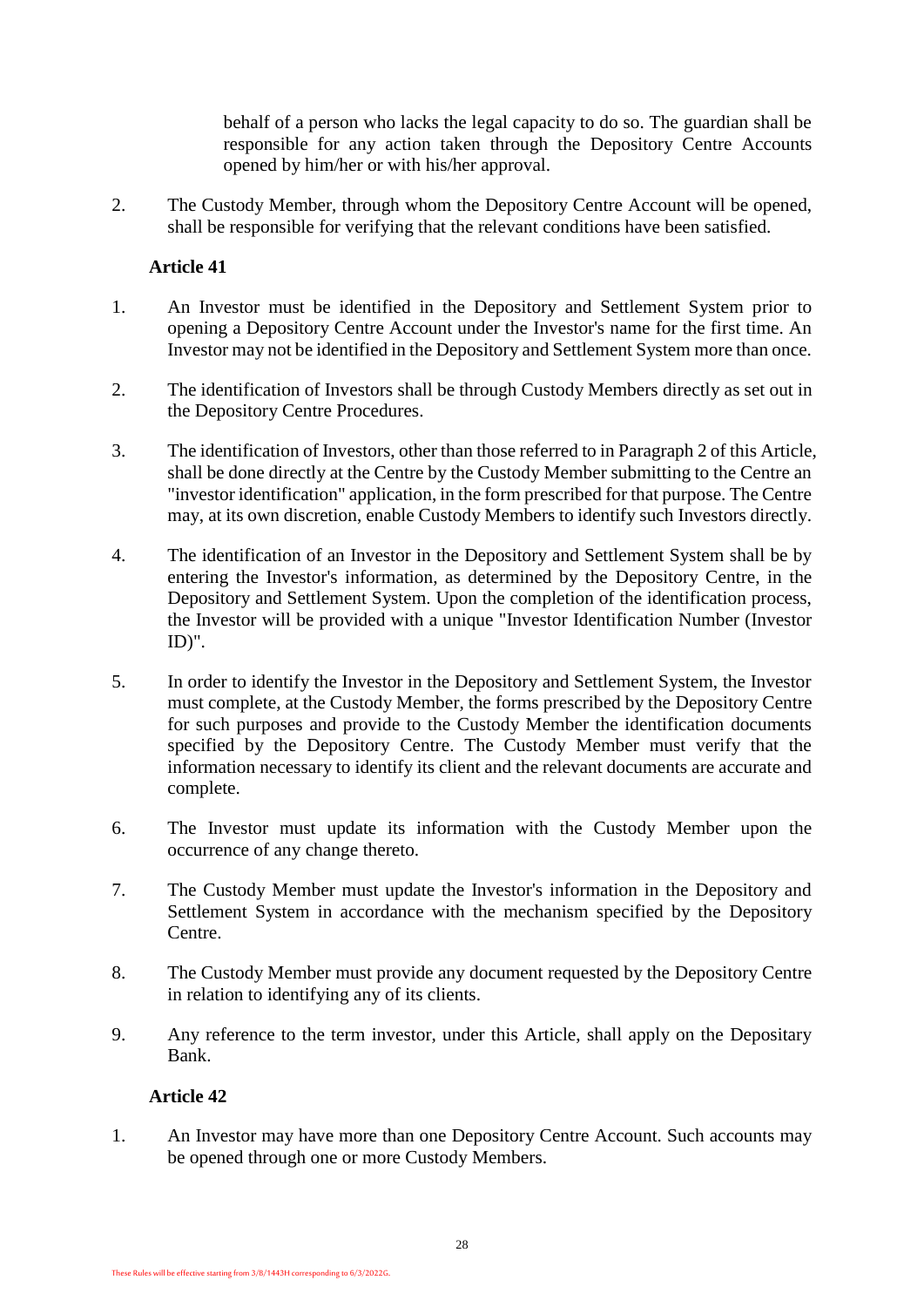- 2. New Securities owned by an Investor shall be deposited in the following accounts:
	- a) the Depository Centre Account submitted by the Investor; or
	- b) the most recently opened account for the Investor, who has more than one Depository Centre Account with the same Custody Member.
- 3. The Depository Centre Account may not be registered in the name of more than one Investor.
- 4. An Investor may request the Custody Member to transfer the Securities deposited in its Depository Centre Account to another Depository Centre Account under its name. The Custody Member must process such request unless the relevant Securities are subject to a registered restriction.
- 5. With exception of paragraph (4) of this Article, any reference to the term investor, under this Article, shall apply on the Depositary Bank.

- <span id="page-28-0"></span>1. The Custody Member must complete the necessary procedures to open Depository Centre Accounts for its clients, supervise these accounts and verify the validity of the activities conducted on these accounts in accordance with the provisions of these Rules.
- 2. The Custody Member must deposit the cash distributions, generated from the deposited Securities in the Custody Member Account, in a Cash Account specified by the relevant Investor.
- 3. The Custody Member must pay to the Depository Centre any applicable fees for its Custody Member Accounts.
- 4. Any reference to the term investor under this Article, shall apply on the Depositary Bank.

- <span id="page-28-1"></span>1. The Custody Member must suspend the Depository Centre Account of an Investor (i) immediately upon becoming aware of its death; or (ii) if its information was not updated as legally required.
- 2. The Depository Centre shall suspend any Depository Centre Account pursuant to instructions issued by the Authority.
- 3. All actions and procedures conducted on a Depository Centre Account shall be suspended as a result of the suspension of the relevant Depository Centre Account, until the suspension is lifted, except for: (i) enforcement of a freeze order; (ii) judicial enforcement; (iii) liquidation by sale, distribution or transfer in accordance with the applicable provisions of inheritance and will; (iv) the operations resulting from corporate actions; (v) the transfer of ownership to enforce a registered restriction; and (vi) depositing Securities owned by certificates.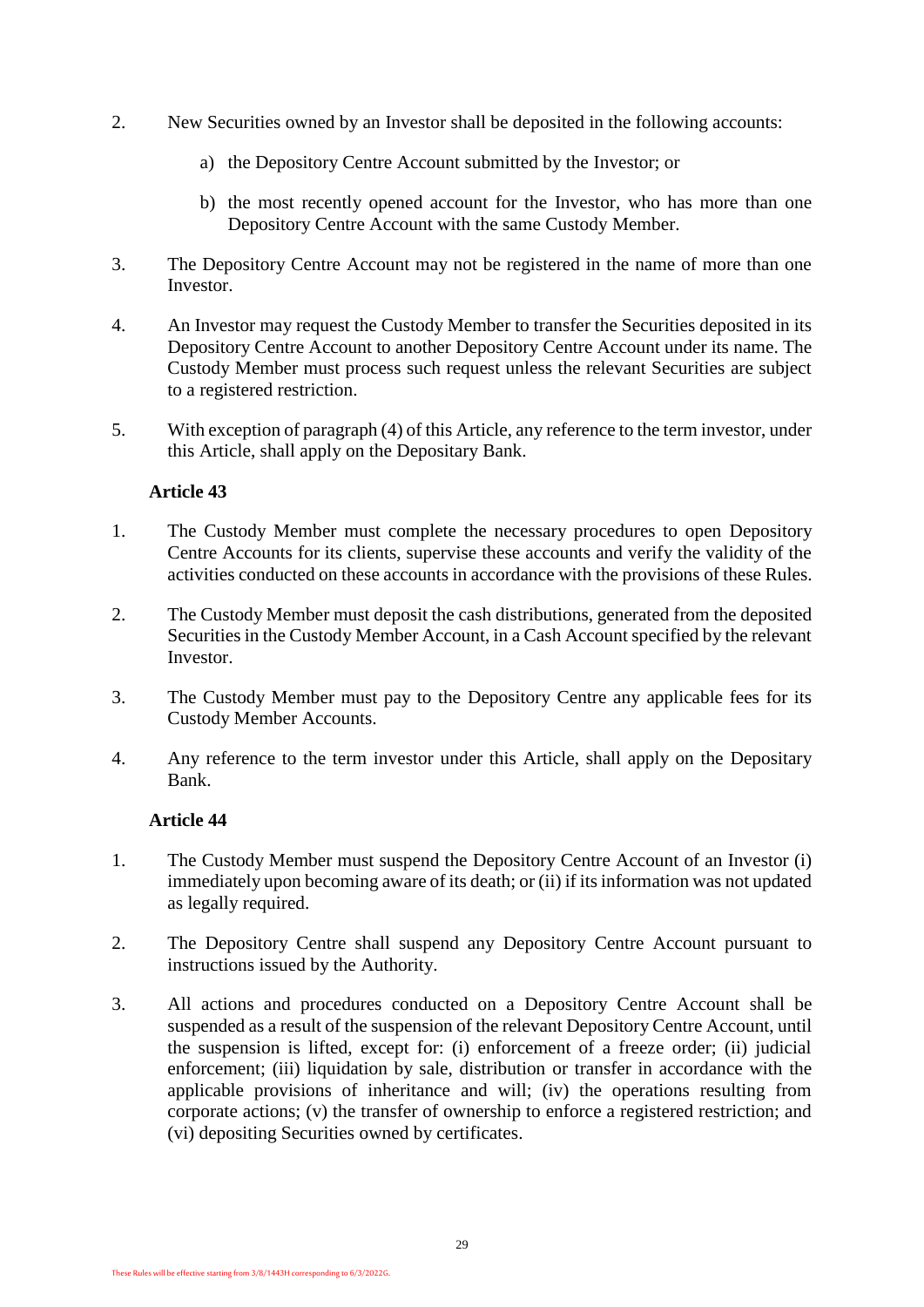4. Any reference to the term investor under this Article, shall apply on the Depositary Bank.

# **Article 45**

- <span id="page-29-0"></span>1. A Depository Centre Account shall be closed in the following cases:
	- (a) upon the Investor's request;
	- (b) after the liquidation of the Securities deposited in the Depository Centre Account of a deceased Investor, by sale, distribution or transfer in accordance with the applicable provisions of inheritance and will;
	- (c) upon cancellation of the membership of the Custody Member which holds the relevant Depository Centre Account;
	- (d) when the purpose of the account is concluded, in relation to Direct Account;
	- (e) the elapse of (5) years period without conducting any transaction, activity, action or procedure on that account; and
	- (f) upon instructions issued by the Authority.
- 2. The Custody Member shall be responsible for closing the Depository Centre Account in the cases referred to in (a), (b), (c) and (e) in Paragraph 1 of this Article, and closing the Depository Centre Account shall be through the Depository Centre directly in the cases referred to in (d) and (f) in Paragraph 1 of this Article. In all cases, Depository Centre Account may not be closed before the liquidation of the Securities deposited in it.
- 3. The Depository Centre may, in the cases that it deems appropriate, close the Depository Centre Account on behalf of the Custody Member, in relation to the case referred to in (c) in Paragraph 1 of this Article.
- 4. With exception of subparagraph (a), (b), (d), and (e) of paragraph (1) of this Article, any reference to the term investor, under this Article, shall apply on the Depositary Bank.

- <span id="page-29-1"></span>1. The Depository Centre may, upon a request from the Custody Member, transfer the Securities between the Depository Centre Accounts of a deceased Investor who holds more than one Depository Centre Account, for the purposes of liquidating Securities deposited in those accounts, by sale, distribution or transfer in accordance with the applicable provisions of inheritance and will.
- 2. With the exception of the Securities that are subject to a registered preventive restriction, the liquidation must include all Securities deposited in the Depository Centre Accounts of a deceased Investor, by sale, distribution or transfer in accordance with the applicable provisions of inheritance and will.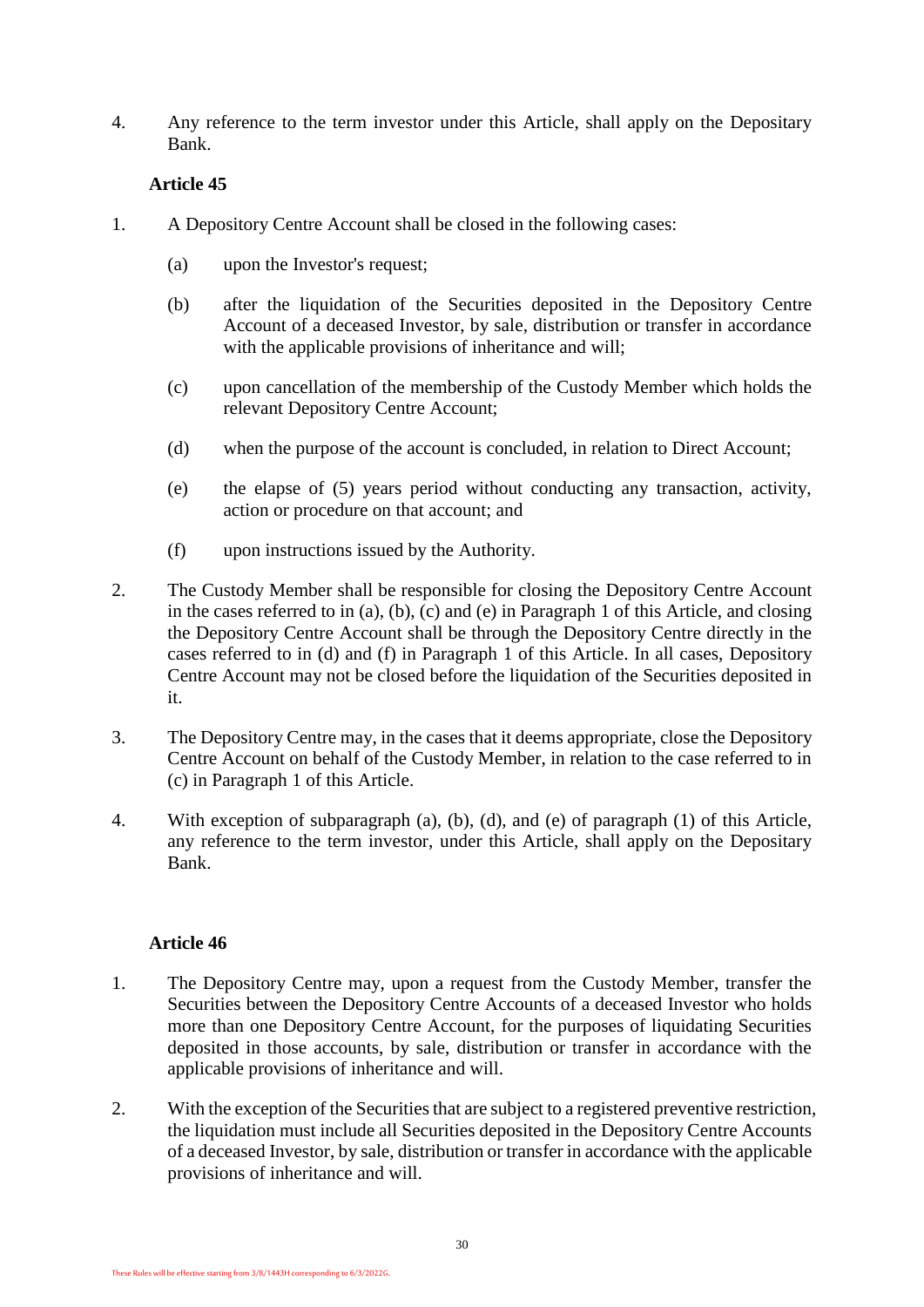# **CHAPTER II**: **Special Accounts**

## **Article 47**

<span id="page-30-0"></span>Special accounts may be opened in accordance with this Chapter, and shall have special features in accordance with their purposes.

## **Article 48**

<span id="page-30-1"></span>Special accounts include the following categories:

- 1. restricted account;
- 2. transfer account;
- 3. direct account;
- 4. issuance account;
- 5. settlement pool accounts;
- 6. CCP accounts;
- 7. Nominee Account; and
- <span id="page-30-2"></span>8. any other categories proposed by the Depository Centre and approved by the Authority.

#### **Article 49**

- 1. A restricted account shall be opened for the purpose of depositing Listed Securities owned by a person who is restricted from trading in Listed Securities.
- 2. A restricted account shall be opened through the Custody Member by submitting an application to the Depository Centre in the form prescribed for that purpose.

- <span id="page-30-3"></span>1. A transfer account shall be opened for any of the following purposes:
	- (a) the provision of financing, by appropriately authorized bodies, using deposited Securities;
	- (b) safeguarding the Securities relating to an employee incentive plan;
	- (c) the issuance of Exchange Traded Funds and the cancellation thereof;
	- (d) the execution of the Price Stabilization mechanism in accordance with [The](https://cma.org.sa/en/RulesRegulations/Regulations/Documents/Price_Stabilisation_Mechanism_IPOs_EN.pdf)  Instructions on the Price Stabilization [Mechanism for Initial Public Offerings;](https://cma.org.sa/en/RulesRegulations/Regulations/Documents/Price_Stabilisation_Mechanism_IPOs_EN.pdf)
	- (e) the distribution of new issued securities to the relevant account, by the Depository Center;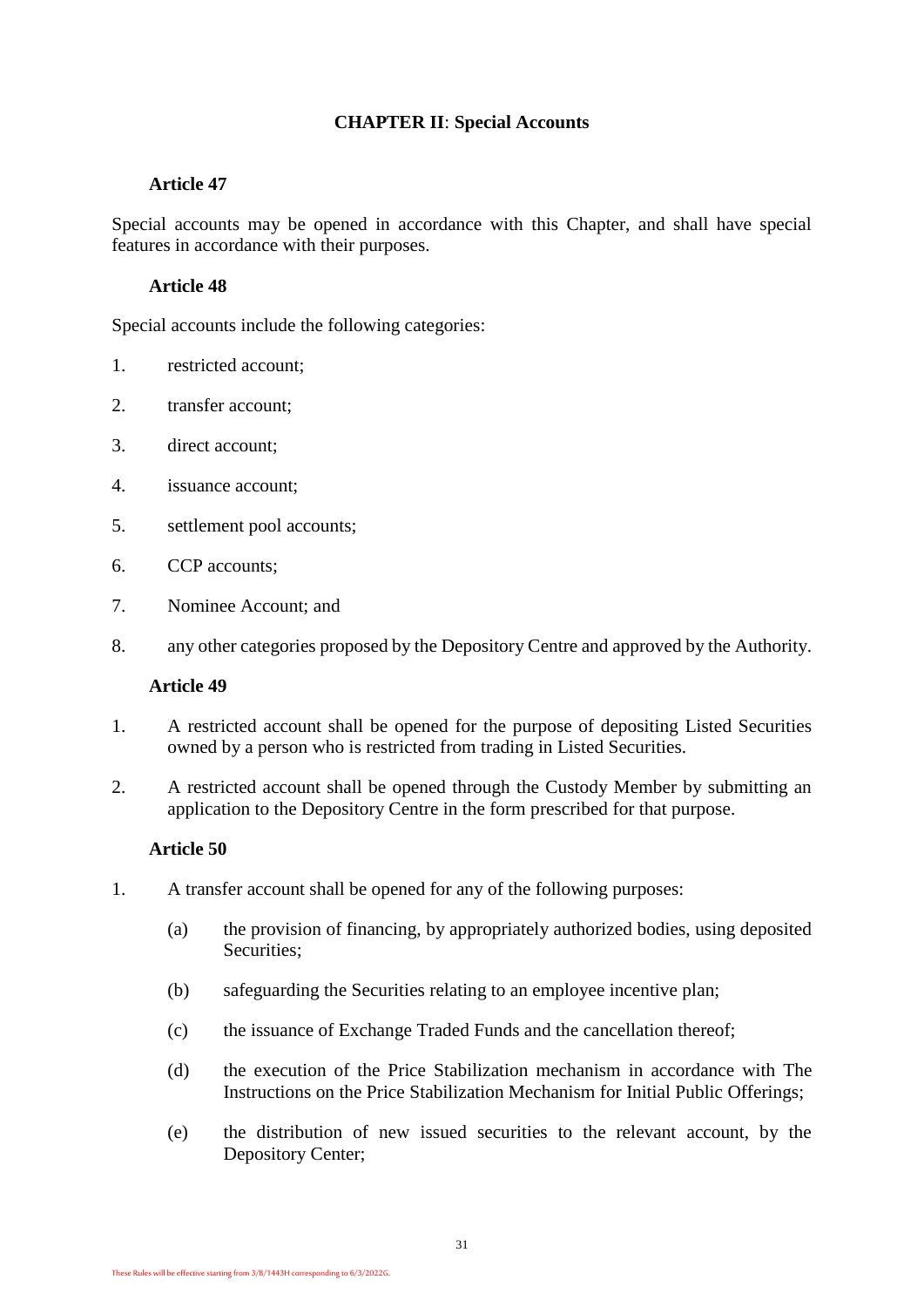- (f) completing the buy and sell transaction on behalf of the Issuer's shares holder or the Depositary Receipts holder and completing the transfer process from and to the Depository Bank account and from and to the Investor account in regards of the transactions related to the issuance and cancellation of Depository Receipts;
- (g) Repo Collateral transfer; or
- (h) any other purposes determined by the Depository Centre.
- 2. Deposited Securities may be transferred from and to a transfer account without executing a transaction.
- 3. A transfer account shall be opened through the Custody Member by submitting an application to the Depository Centre in the form prescribed for that purpose.

<span id="page-31-0"></span>A direct account shall be opened directly by the Depository Centre and may be used for any of the following purposes:

- 1. depositing Securities owned by a person who does not have a Depository Centre Account based on instructions issued by the Authority; or
- <span id="page-31-1"></span>2. for any other purposes determined by the Authority.

## **Article 52**

- 1. An issuance account shall be opened by the Depository Center for the purpose of issuance of a Security.
- <span id="page-31-2"></span>2. The issuance of a Security will debit this account, where withdrawal will credit this account.

- 1. A settlement pool account shall be opened through the Custody Member by submitting an application to the Depository Centre.
- 2. A settlement pool account shall be opened for the purpose of settling transactions on Securities to effect clearing where:
	- (a) An "Exchange Member Settlement Pool Account" shall be opened by the Exchange Member through the Custody Member for the purpose of settling the Exchange Member own transactions on Securities to effect clearing.
	- (b) An "Exchange Member Client's Settlement Pool Account" shall be opened by the Exchange Member through the Custody Member for the purpose of settling the Exchange Member Clients transactions on Securities to effect clearing.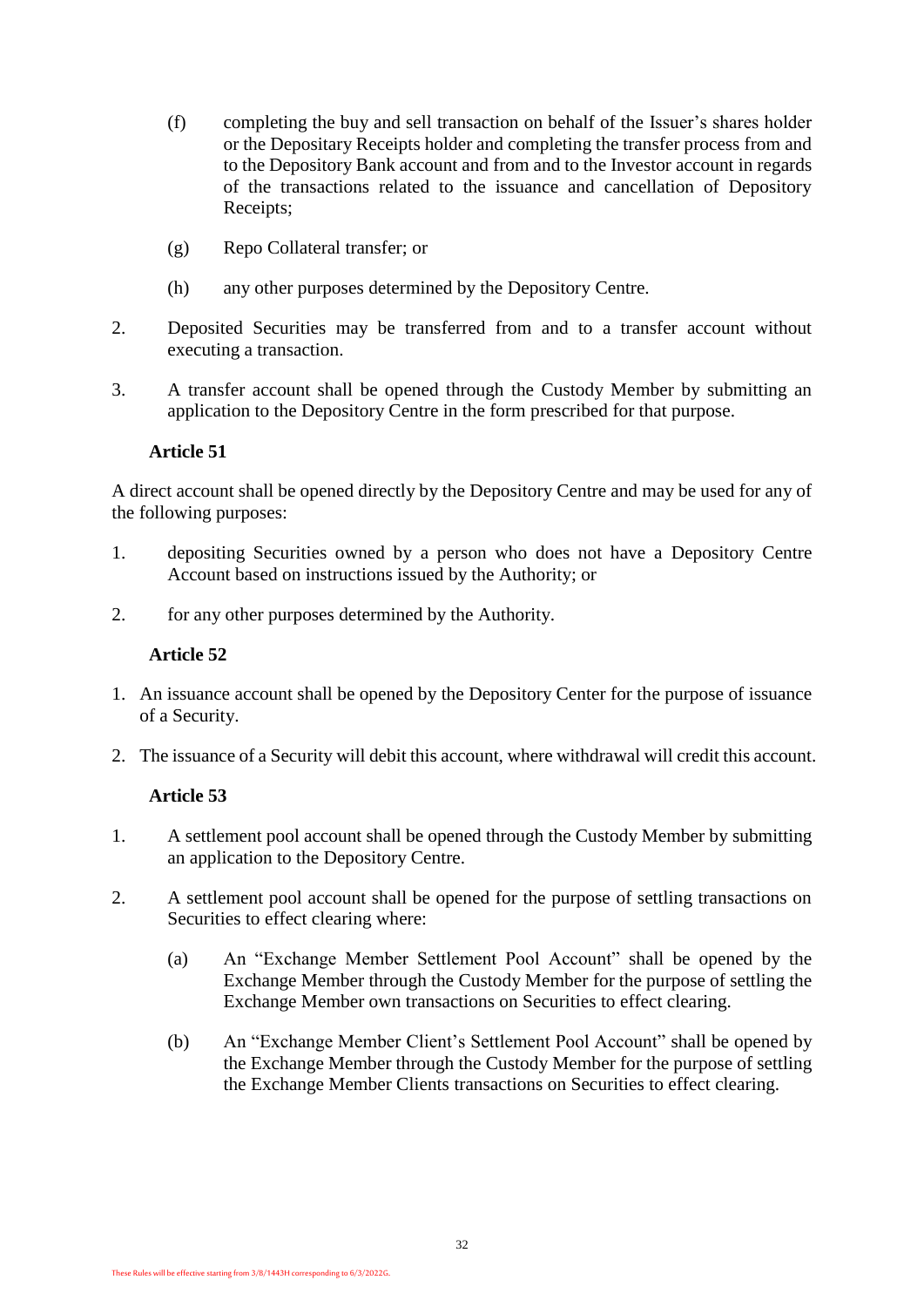- <span id="page-32-0"></span>1. CCP account(s) shall be opened directly by a CCP, subject to adherence to any limitations imposed on CCP account(s) by the Depository Centre, and may be used for any of the following purposes:
	- (a) In case of CCP House account(s), it will be used to hold Securities owned by a CCP and cash of a CCP, whether such Securities and cash amounts are received form part of the capital of a CCP or otherwise;
	- (b) In case of CCP Collateral account(s), it will be used to hold Securities and cash received by way of collateral from its members; and
	- (c) In case of CCP settlement pool account(s), it will be used to effect the settlement of transactions cleared by a CCP, which will be credited upon delivery to a CCP of Securities and/or cash and debited to effect delivery to other Exchange Members of Securities and/or cash.
- 2. Without prejudice to the provisions of Paragraph (1) of this Article, a CCP may open multiple CCP House accounts and CCP settlement pool accounts to assist the identification and segregation of Securities and cash amounts held for different purposes.

- <span id="page-32-1"></span>1. A Nominee Account shall be opened through the Custody Member by submitting an application to the Depository Centre.
- 2. A Nominee Account shall be opened under the Depositary Bank's name for the purpose of depositing the shares, on behalf of the Depositary Receipts holders, against Depositary Receipts issued out of the Kingdom.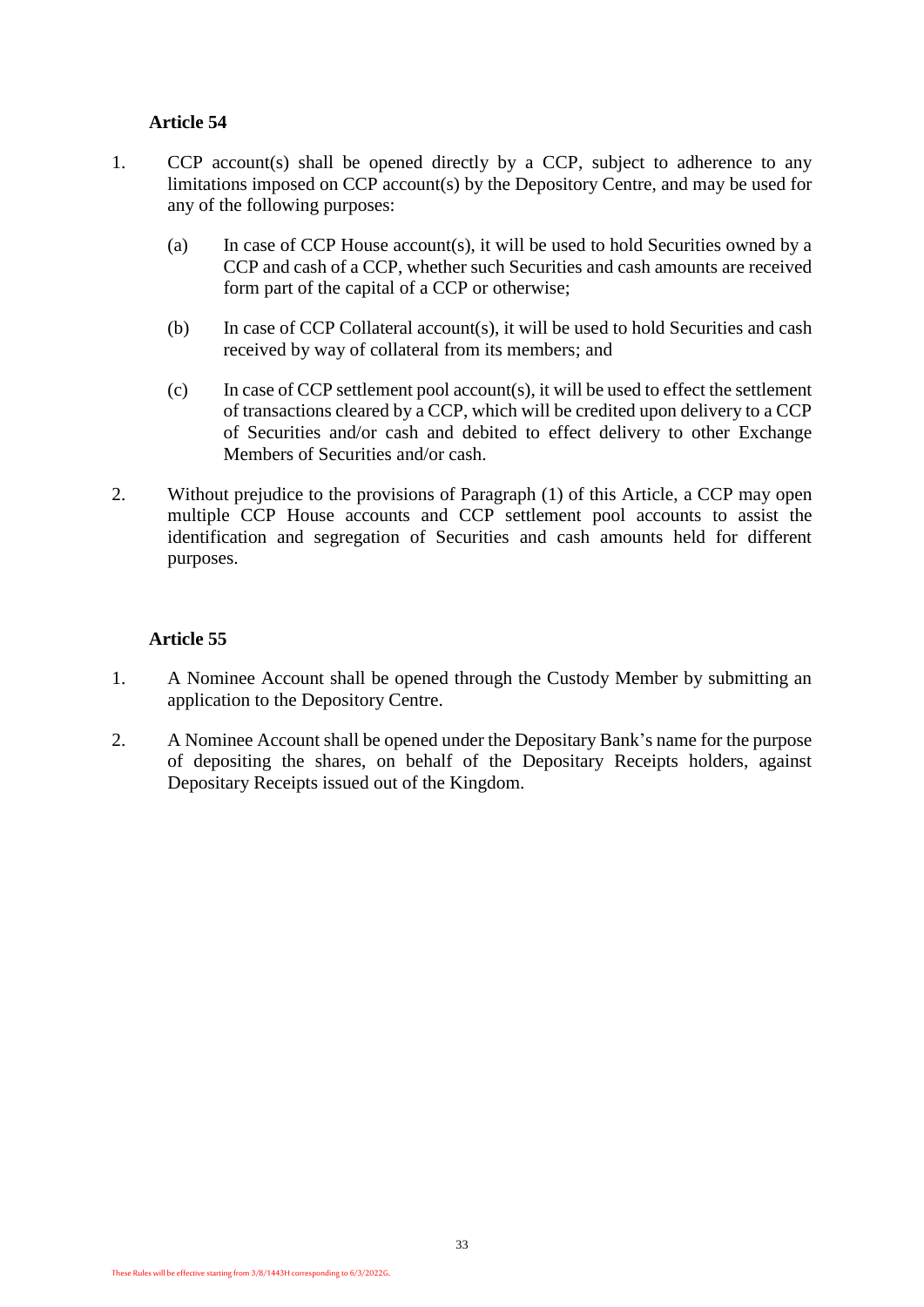# **SECTION FIVE Ownership Controls**

- <span id="page-33-1"></span><span id="page-33-0"></span>1. The provisions of this Article shall apply if The Authority or any other Regulatory Body –in accordance with the relevant Laws and Regulations-, from time to time, issue ownership controls with respect to Securities. Such ownership controls may apply, without limitation, to:
	- (a) Investor Ownership Limits;
	- (b) Investor restrictions;
	- (c) group of Investors Ownership Limits; and
	- (d) group of Investors Restrictions.
- 2. The Depository Centre shall identify violations of the Ownership Controls identified in Paragraph (1) of this Article at the end of each Business Day.
- 3. The Depository Centre, at the end of each Business Day, will report to the Custody Member- whom it custody the Securities that exceeded the Ownership Limits - of the violations related to Ownership Limits stipulated in sub-paragraph (a) and (c) of paragraph (1) of this Article, and immediately notify the Exchange of such violations.
- 4. The Custody Member, immediately after receiving the report specified in paragraph (3) of this article, reports to the relevant investor to correct it by the Investor in a period not exceeding (5) Business Days from the report date. The Exchange, if the violation resulted from a Transaction, shall report to the Exchange member - whom the order is transmitted through - to take any necessary precautions actions on the violating Investor.
- 5. If the violation is not corrected during the period specified in paragraph (4) of this Article, The Exchange will notify the Exchange Member - whom the order is transmitted through - at the end of the seventh Business Day. The Exchange Member must sell the Securities that exceeded Ownership Limits on behalf of its Client in accordance with paragraph (6) of this Article. The Exchange Member must, in the same day, allocate an account at the Depository Centre, and notify The Exchange and Custody Member - whom it custody the Securities that exceeded Ownership Limits – with the information of such account to transfer the Securities that exceeded Ownership Limits to it in accordance with paragraph (6) of this Article.
- 6. The Exchange Member must sell the Securities that exceeded Ownership Limits on behalf of its Client during the eighth Business day from the date of the committed violation. Where it has been aware that the violation, in the tenth Business Day from the date of the committed violation, has not been corrected, The Depository Centre will transfer the Securities that exceeded the Ownership Limits to the Depository Centre account specified in paragraph (5) of this Article. The Exchange Member must segregate such Securities from its own money and assets.
- 7. When transferring the Securities that exceeded Ownership Limits in accordance with the provisions of paragraph (6) of this Article, the Exchange Member must sell it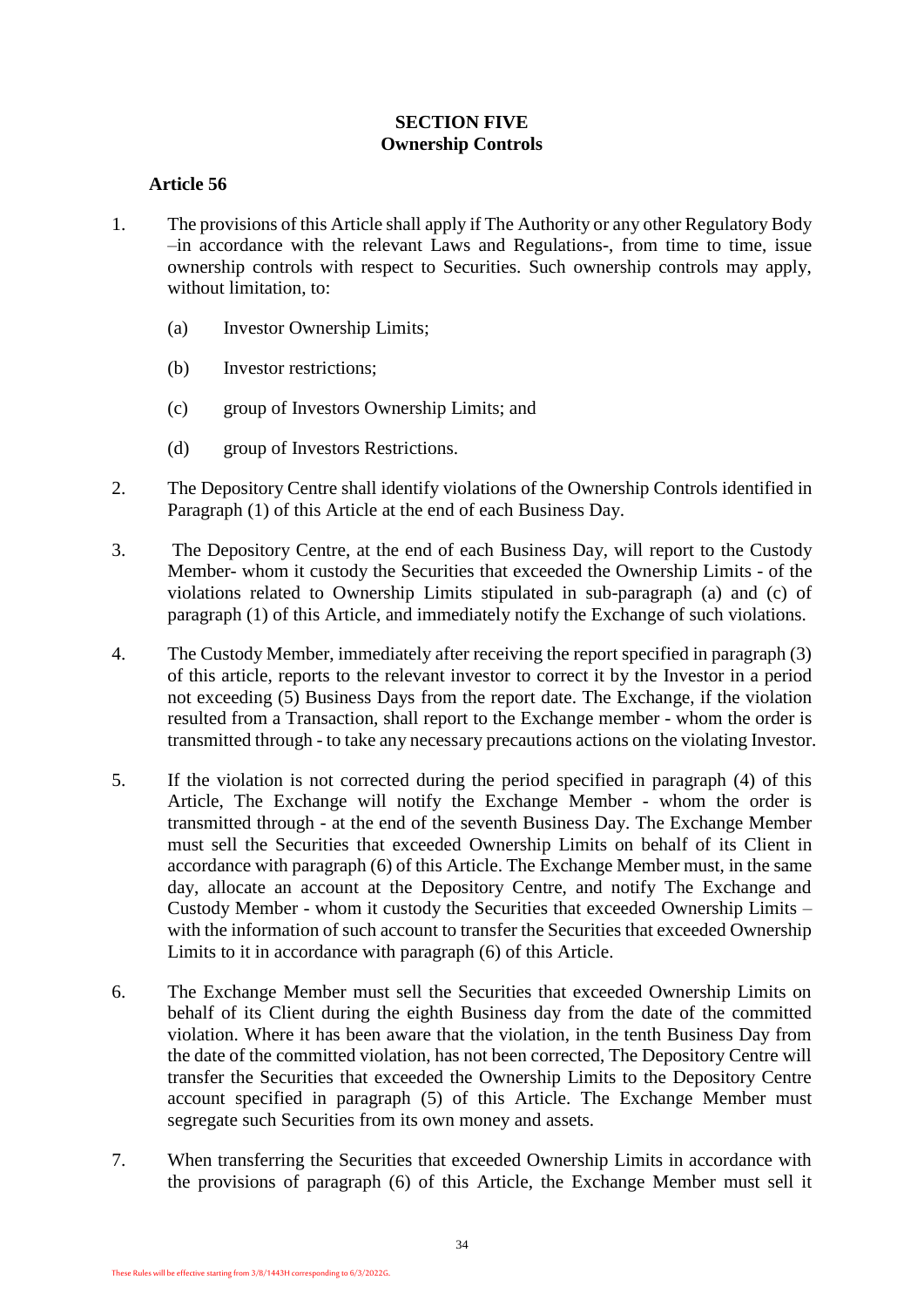immediately. The violating Investor earns any proceeds resulted from selling such Securities or proceeds resulted from corporate actions during the period it exists in its account. Securities resulted from corporate actions which leads to exceeding Ownership Limits, will be dealt with in accordance with the procedures stipulated in this Article.

- 8. The Exchange Member has the right to claim the violating Investor for any expenses, fees, or losses incurred resulting from the transfer or the sell. The Depository Centre, The Exchange, Exchange Member, and Custody Member shall not be held liable, with the exception of intentional or serious mistake, for any expenses, fees, or losses incurred by the violating Investor for the sale of the Securities that exceeded Ownership Limits when it occurs pursuant to the procedures stipulated in this Article.
- 9. The Depository Centre will provide the Issuer with a shareholder's register that shows details of the Securities that exceeded Ownership Limits, and notify the Issuer to ensure to take necessary actions to guarantee that voting rights of the Securities that exceeded Ownership limits are not exercised by the violating Investor. The Issuer must ensure to take necessary actions to guarantee it.
- 10. In all cases, the Exchange Member and Custody Member (each in its capacity) shall follow all necessary actions which guarantee their Clients' compliance with the restrictions and limits related to Ownership Controls stipulated in paragraph (1) of this Article, and to comply with any corrective actions taken by the Depository Centre and the Exchange to correct the violation. Registration of any pledges on the Securities that exceeded Ownership Limits during the correction period is prohibited.
- 11. The Depository and Settlement system will identify violations of ownership restrictions pursuant to sub-paragraphs (b) and (d) of paragraph (1) of this Article, and reject the related settlement instruction.
- 12. With respect to violation of the Ownership Controls identified in sub-paragraphs (b), and (d) of paragraph (1) of this Article, the CCP shall have the right to instruct the Depository Centre to settle the Securities to the account of the Exchange Member rather than the account of such Exchange Member's client.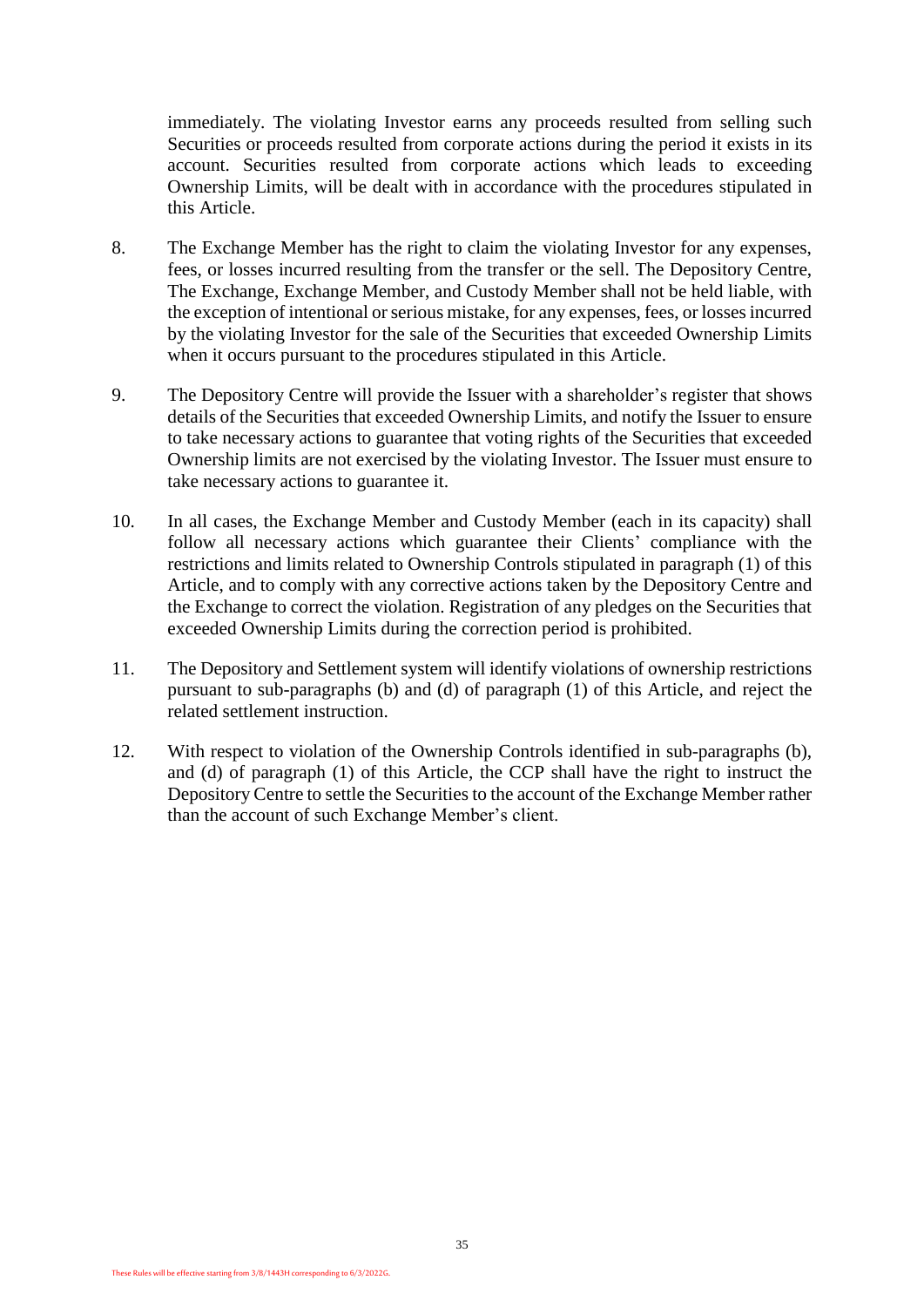# **SECTION SIX General Provisions**

# <span id="page-35-1"></span><span id="page-35-0"></span>**Article 57**

- 1. An Issuer may submit a request to the Depository Centre, in the form prescribed for that purpose, to request a copy of its Securities Ownership Register.
- 2. A Custody Member may submit a request to the Depository Centre, in the form prescribed for that purpose, to request any information in relation to the Accounts held by that Custody Member.
- 3. An Investor may submit a request to the Depository Centre, in the form prescribed for that purpose, to request a report in relation to the deposited Securities that the Investor owns at the date of submitting such request.
- 4. The Depository Centre may approve any request of information held by the Depository Centre other than those referred to in this Article, in accordance with guidelines set by the Depository Centre in this regard.
- 5. The Depository Centre may apply fees for providing any information pursuant to this Article.
- 6. The Depository Centre shall provide any of the information held by it to the Authority or any judicial body which is entitled to request any such information in accordance with the relevant laws and regulations upon its request.

- <span id="page-35-2"></span>1. Without prejudice to the provisions of the Capital Market Law and its implementing regulations, and with the exception of intentional or serious mistakes, the Depository Centre shall not be held liable for any losses or damages incurred by the Issuer, the Offeror, the Depository Centre Member or the Clearing Member or the Exchange Member or any of their clients which may arise directly or indirectly as a result of any procedures, orders, instructions or actions(including actions taken by the Depository Centre on behalf of Custody Members in respect of settlement failure), entered into the Depository and Settlement System or executed directly at the Depository Centre.
- 2. Without prejudice to the provisions of the Capital Market Law and its implementing regulations, the Depository Centre shall not be responsible before the Issuer, the Offeror, the Depository Centre Member or the Clearing Member or the Exchange Member or any of their clients for any damages including the damages arising from the following:
	- (a) procedures taken to deal with emergency situations;
	- (b) the Depository Centre Member usage of the Depository and Settlement System or its inability to do so;
	- (c) errors and defects in any of the systems, devices or programs used by the Depository Centre, Clearing House, Exchange or the Depository Centre Member;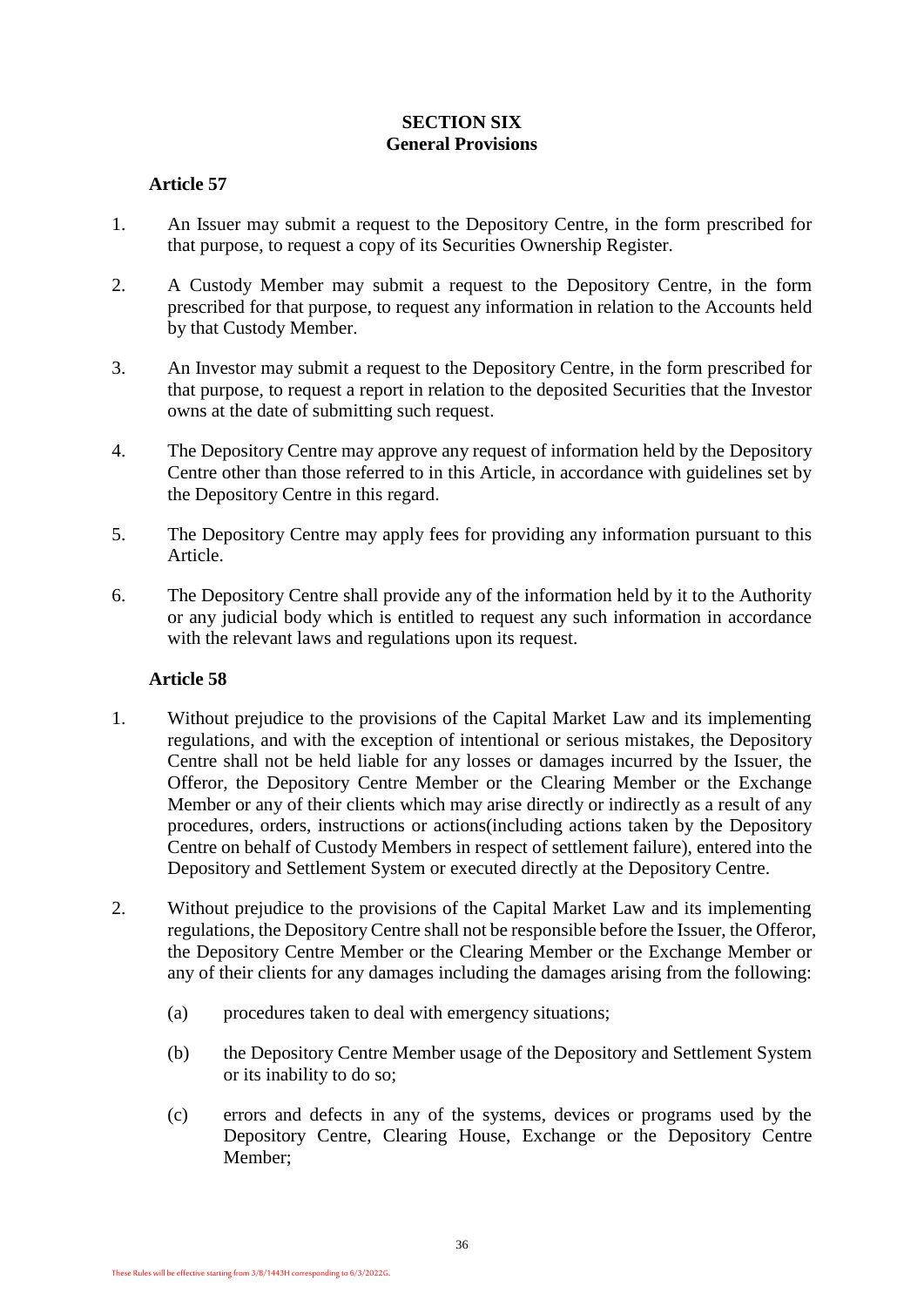- (d) errors or defaults in the data processing; and
- (e) any defaults, slowness, delay or inaccuracy in the Depository and Settlement System.

<span id="page-36-0"></span>The Depository Centre may, in the cases that it deems appropriate, take any procedure in the Depository and Settlement System on behalf of the Depository Centre Member. The Depository Centre may impose any conditions or requirements in this regard as it deems fit.

#### <span id="page-36-1"></span>**Article 60**

The Depository Centre shall maintain the information relating to deposited Securities for the period of their depository, and for a period of (10) years from the date of the cancellation of their depository. Where relevant Securities are subject to a dispute, the Depository Centre must maintain the information until such dispute is resolved, provided that the Depository Centre is notified of such dispute.

#### **Article 61**

- <span id="page-36-2"></span>1. The Depository Centre shall prescribe all forms referred to in these Rules, together with the information and documents that must accompany such forms.
- 2. All persons dealing with the Depository Centre, including Applicants, Depository Centre Members, Issuers and Investors, must ensure the correctness, accuracy and completeness of all information and documents submitted to the Depository Centre.

#### **Article 62**

- <span id="page-36-3"></span>1. Without prejudice to the provisions of the Capital Market Law and its implementing regulations, the Depository Centre may take the necessary actions to ratify any mistake in its registers.
- 2. A complaint in relation to the accuracy of any of the information maintained in the Depository Centre registers may be filed with the Depository Centre by any interested person.

#### <span id="page-36-4"></span>**Article 63**

The Depository Centre shall maintain daily confirmation, reconciliation and reporting mechanisms as specified by the Depository Centre.

#### <span id="page-36-5"></span>**Article 64**

Any decision or procedure taken by the Depository Centre may be appealed before the Committee.

#### <span id="page-36-6"></span>**Article 65**

1. To ensure compliance with the provisions of these Rules, the Depository Centre may: